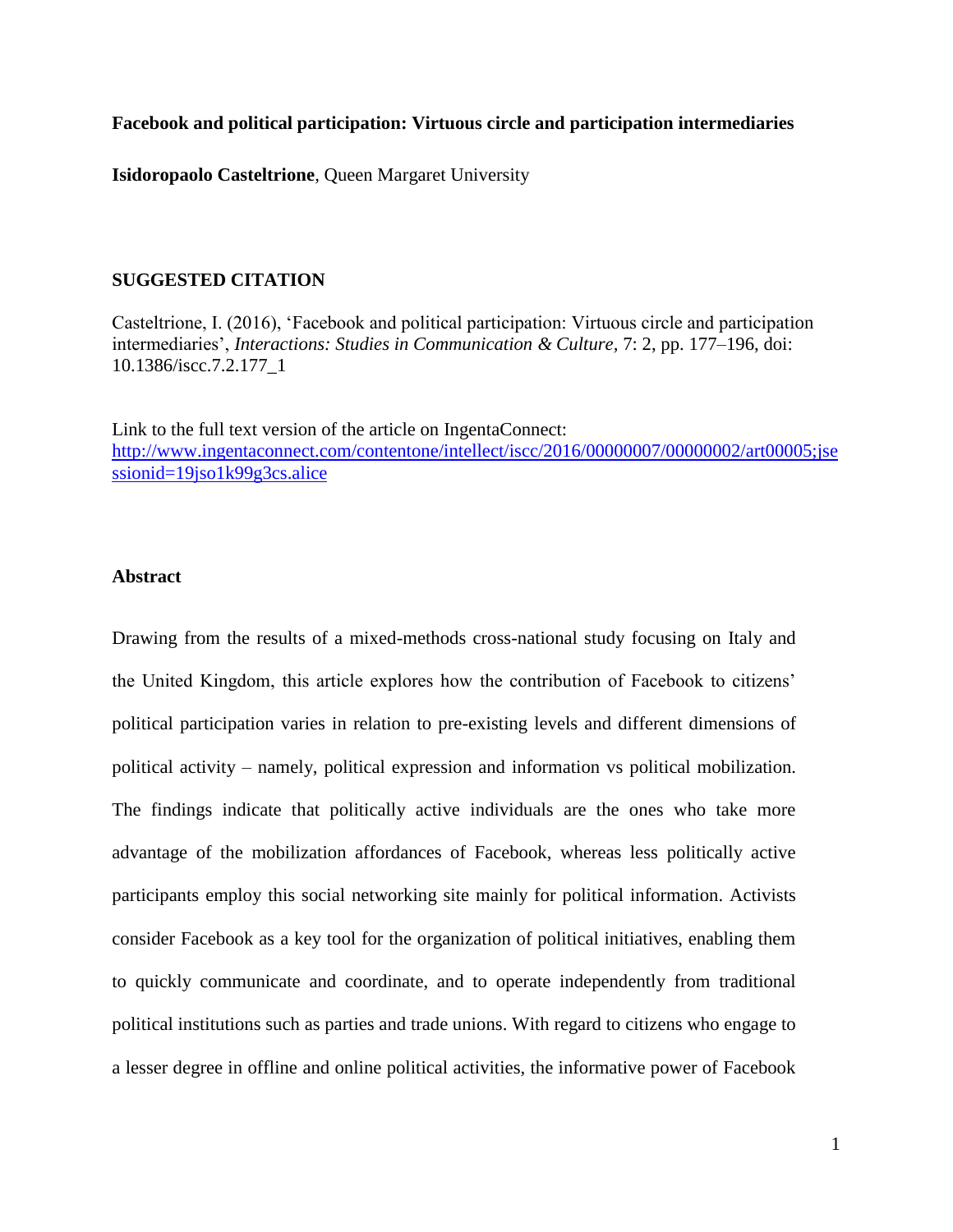and its ease of use come into play. Facebook can, in fact, lower the thresholds of participation by making it more flexible. In addition, political information can reach less engaged users through the activity of participation intermediaries, activating a virtuous circle and potentially producing, in the long run, a mobilization effect.

# **Keywords**

political participation Facebook political information mobilization mixed methods Italy United Kingdom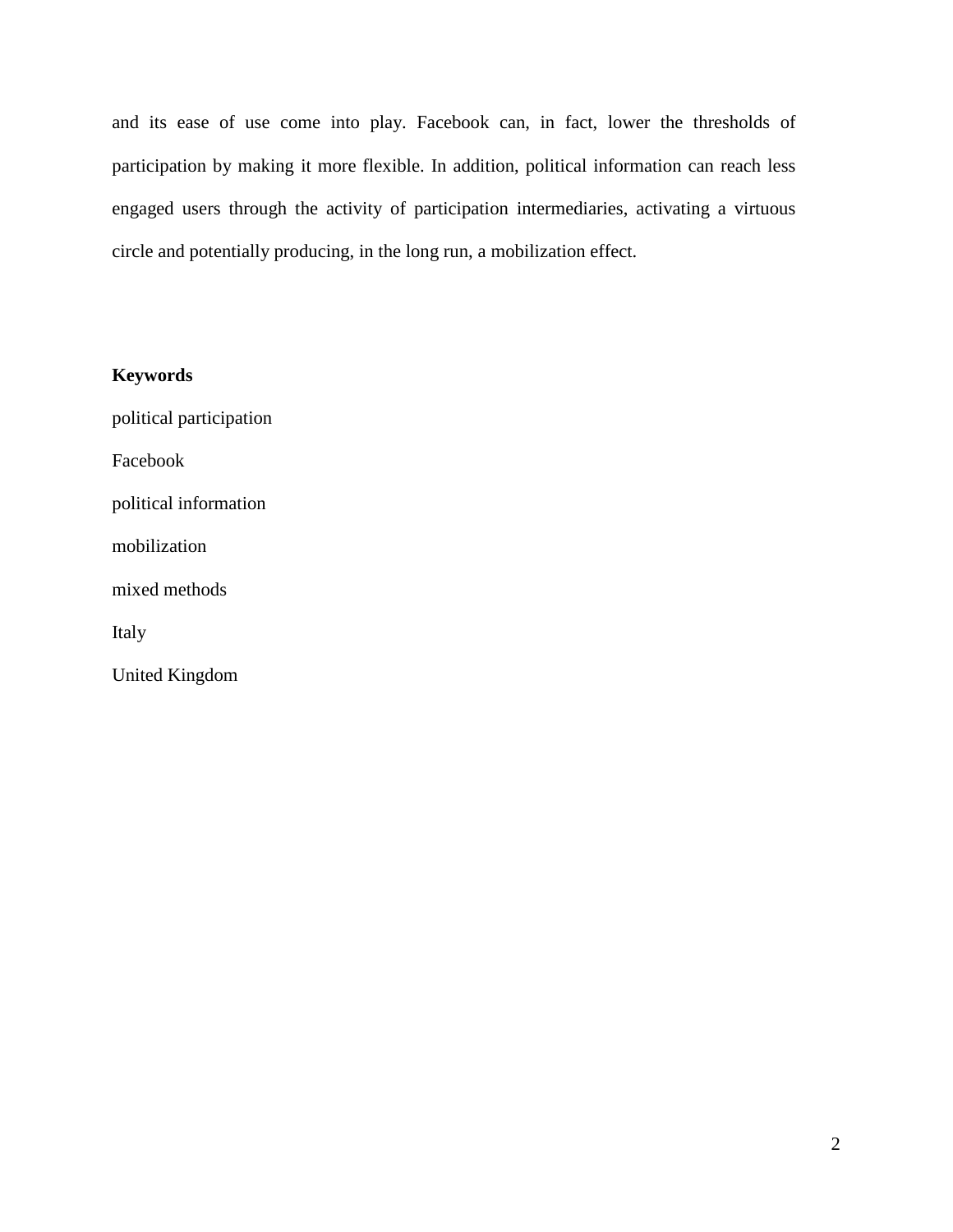#### **Introduction: Democratic deficit and political participation**

Over the last decade academic research has addressed the relationship between the Internet and politics (Chadwick and Horward 2009), with an increasing number of publications focusing on how this medium can affect citizens' political engagement and participation (Anduiza et al. 2009). Dahlgren (2009) indicates that this course in scholarship could be, in part, attributed to the fact that the rise of the Internet coincided with what has been described as 'democratic deficit' (Norris 2011) – namely, citizens' growing dissatisfaction with democratic political institutions and their detachment from the political process.

The democratic deficit characterizes many western democracies (Dalton 2004; Norris 2011; van Deth et al. 2007) and is particularly relevant to Italy and the United Kingdom, the two countries this article focuses on, where many citizens are dissatisfied with mainstream political parties and institutions (Curran et al. 2014), and participation in formal party politics has decreased sharply in the last two decades (Segatti 2006; Whiteley 2012). In this context, the Internet has been identified as a sort of 'magic elixir' able to increase citizens' participation and, consequently, to legitimize democratic governments (Stromer-Galley 2003).

Verba et al. (1995) describe voluntary political participation as the 'activity that has the intent or effect of influencing government actions – either directly by affecting the making or implementation of public policy or indirectly by influencing the selection of people who make those policies' (1995: 38). However, taking into account the emergence of new forms and logics of political participation (Bennett 1998; Bennett and Segerberg 2012; Norris 2002; Papacharissi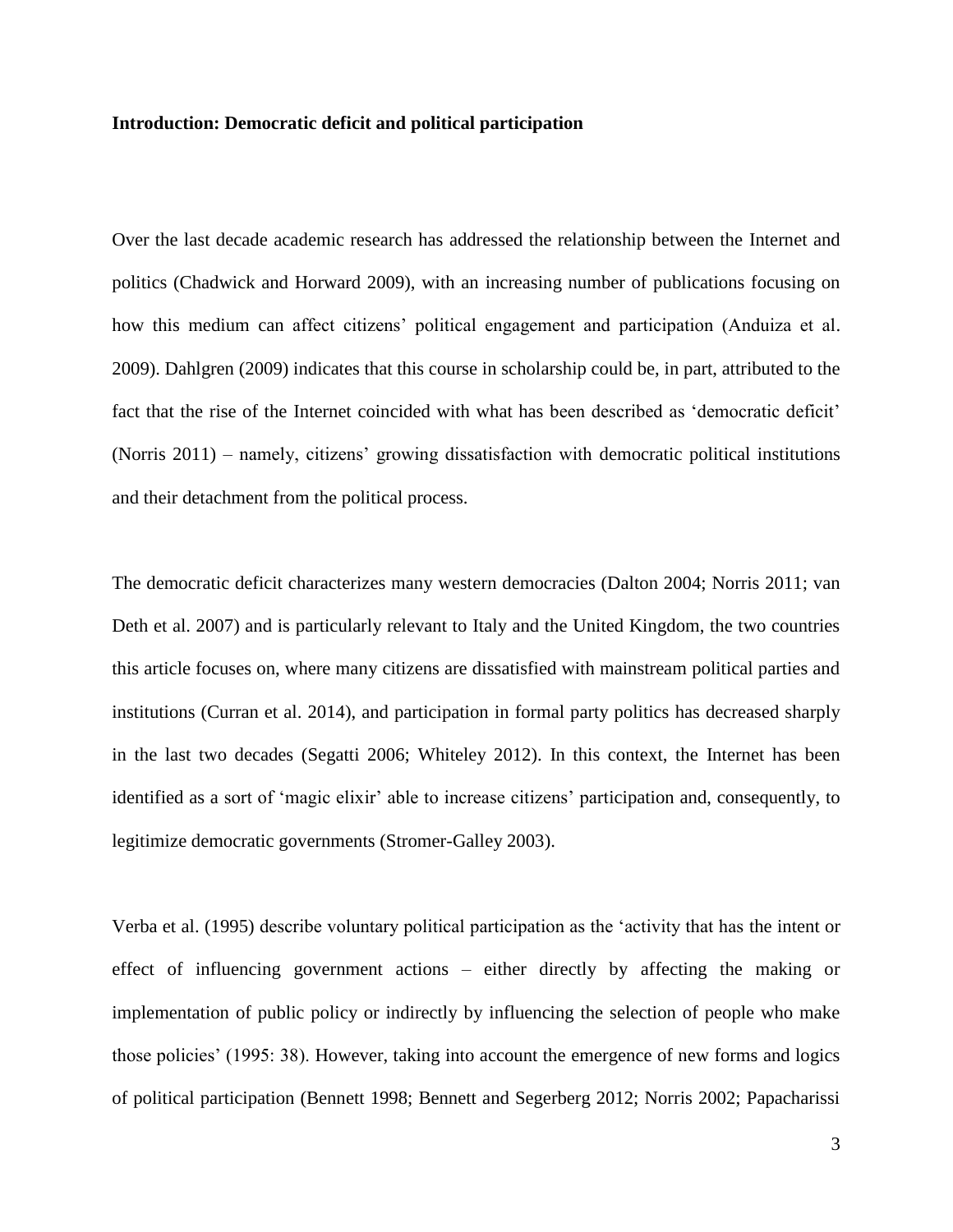2010), a more wide-ranging definition is developed in this article. This definition is essentially a hybrid one, arising from the combination of Verba et al.'s theorization (1995) and Christy's conceptualization of 'communication activities' (1987), with the latter described as a form of political participation not channelled through political institutions and reflecting a more individual interest and a psychological involvement in politics (e.g. certain forms of political discussion, following politics in the mass media, etc.). Hence, political participation will be intended here as the set of activities influencing or aiming to influence governments' actions and other individuals' political behaviours, and/or reflecting individuals' interest and psychological involvement in politics. Such a definition embraces what could be labelled as the mobilization dimension – influencing or aiming to influence governments' actions and other individuals' political behaviours – and the expression and information dimension – reflecting individuals' interest and psychological involvement in politics. It thus covers a wealth of participatory activities ranging from more traditional forms of participation, such as contacting a politician, to recently emerged forms, such as e-petitions or expressing political opinions online.

#### **Internet and political participation research: Optimists, normalizers and pessimists**

Three main schools of thought can be traced in the studies that have looked into the links between the Internet and citizens' political participation. At one end of the continuum there are the optimists who argue that the Internet: promotes political participation by offering additional and convenient pathways to participation and mobilization; generates new forms of political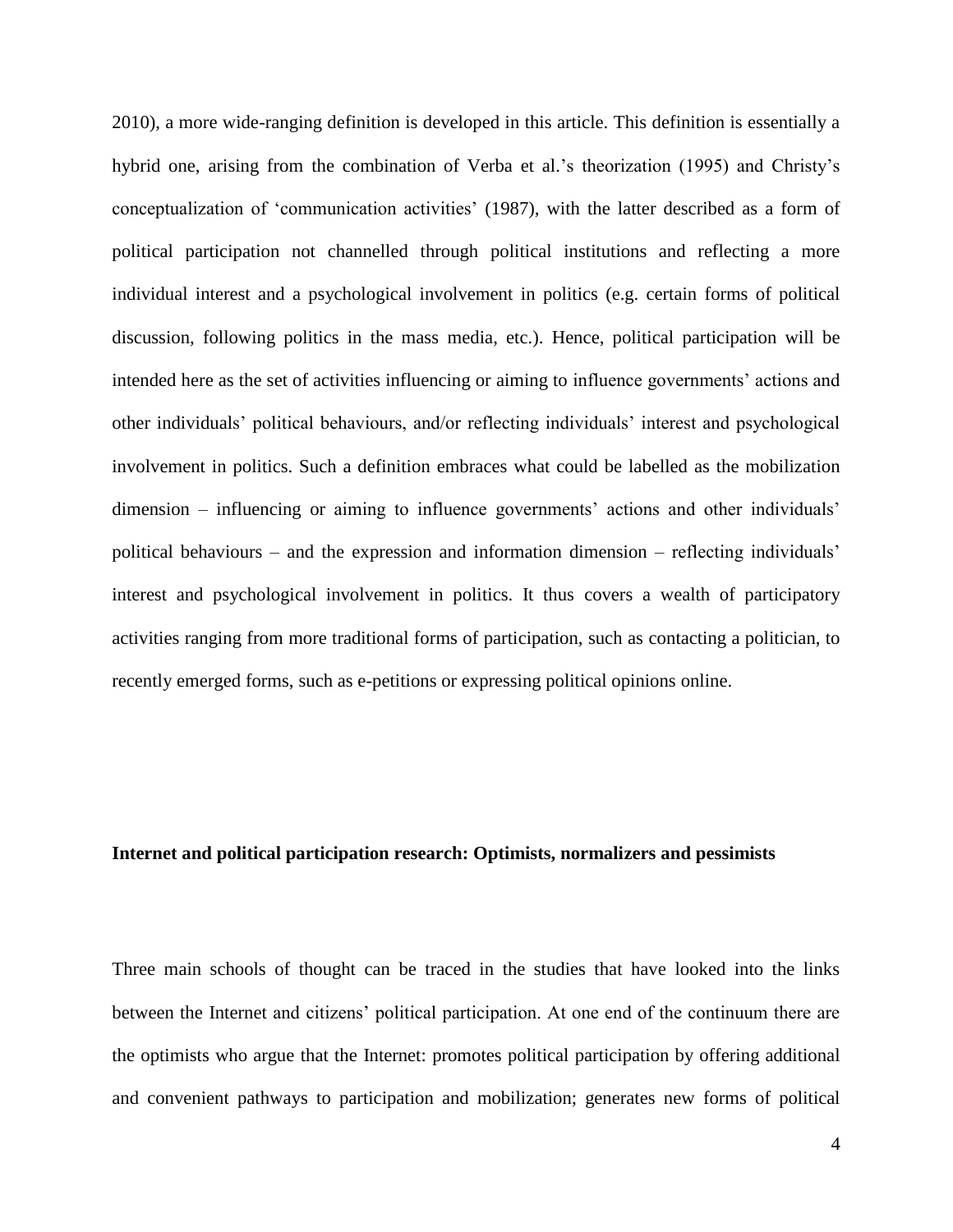engagement and participation; and engages audiences traditionally characterized by lower levels of political engagement and activity, such as young people, individuals with lower socioeconomic status, or isolated citizens (Bachmann and Gil de Zúñiga 2013; Hamilton and Tolbert 2012; Jensen 2013; Kavanaugh et al. 2008; Morris and Morris 2013; Rojas and Puig-i-Abril 2009).

At the other end of the continuum, there are the pessimists who describe the Internet as a distracting medium that can contribute to civic decline by inducing citizens to engage in online activities, and taking them away from more meaningful forms of participation (Nisbet and Scheufele 2004; Scheufele and Nisbet 2002; Zhang and Chia 2006).

The third school of thought is referred to as 'normalizers', according to whom the Internet has supplementary effects on political participation and engagement, reinforcing current participatory trends by aiding those citizens already interested in politics (Calenda and Meijer 2009; Calenda and Mosca 2007; Kenski and Stroud 2006; Krueger 2006; Moy et al. 2005). Among this group of scholars, there are some who perceive the reinforcement role of the Internet in a negative light. They believe that, by strengthening existing patterns of political engagement and participation, the Internet fortifies established power structures and widens the knowledge gap between politically active and less active citizens (Bimber 2001; Bonfadelli 2002; Brundidge and Rice 2009; Schlozman et al. 2010).

Research in this area has also produced contrasting evidence in relation to the impact of social networking sites (SNSs) on political participation. SNSs can be described as web-based services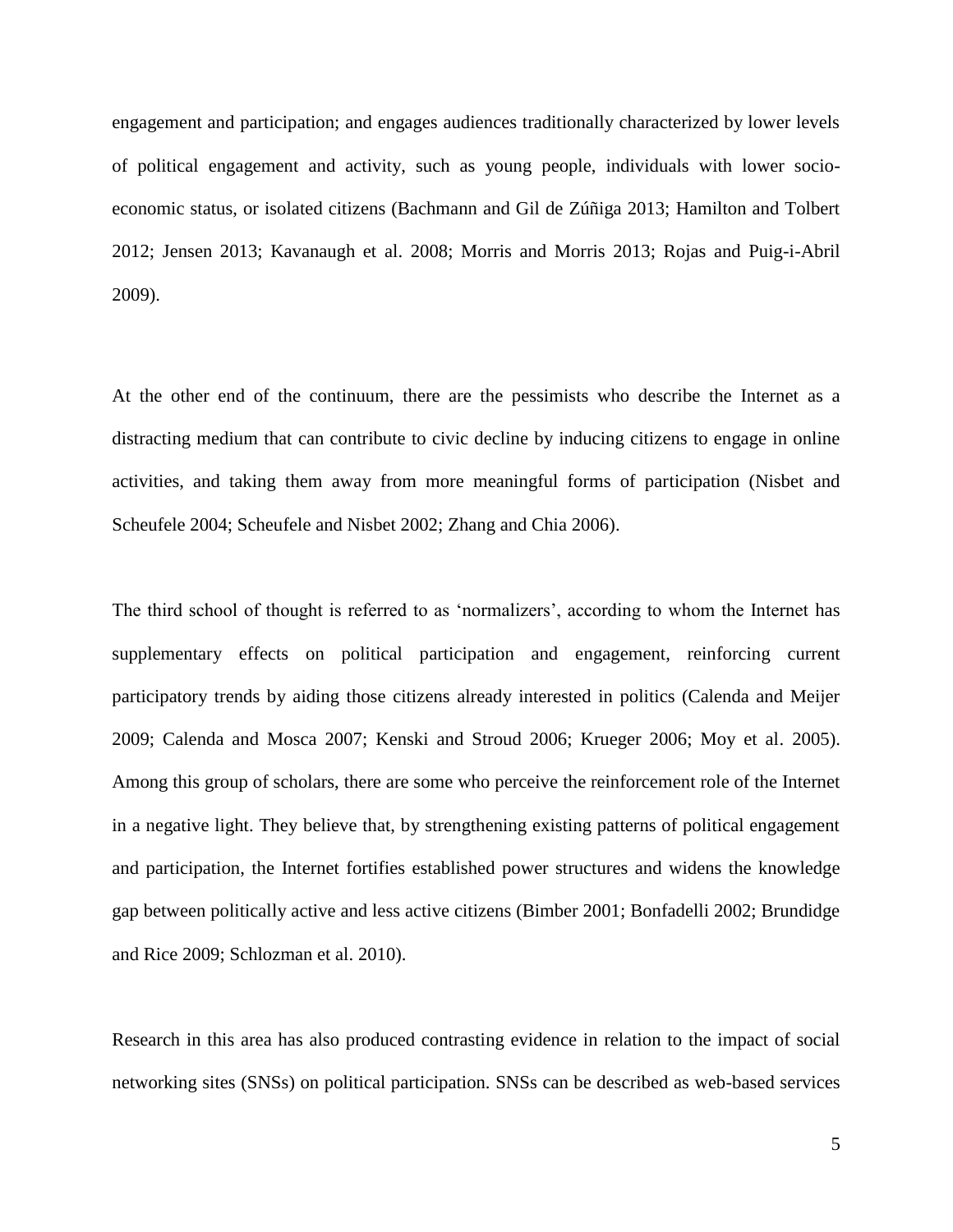that 'allow individuals to present themselves, articulate their social networks, and establish or maintain connections with others' (boyd and Ellison 2007).

SNSs can aid and promote citizens' political participation (Baek 2015; Bond et al. 2012). Holt et al. (2013), Towner (2013) and Xenos et al. (2014) also provide evidence in support of the mobilization hypothesis and argue that SNSs could serve as a leveller of political participation between younger and older citizens, as youths' high usage of SNSs can compensate for their limited usage of traditional media to obtain political information.

In contrast to these findings, other studies show evidence of limited (Baumgartner and Morris 2010; Valenzuela et al. 2009) or even negative effects (Ancu and Cozna 2009; Fenton and Barassi 2011) of SNSs on political participation. Ancu and Cozna (2009), in a study that explored the reasons of the public's visits to MySpace profiles of the 2008 US Democratic and Republican primary candidates, found that users were attracted to MySpace mainly because of their desire of social interaction with other like-minded individuals, a type of usage negatively related to campaign involvement in the study. Fenton and Barassi (2011) contend that, in assessing the political potential of SNSs, differences between individual and collective forms of participation have to be considered, and also argue that SNSs tend to foster individualism and personal affairs, disconnecting individuals from the public terrain of political participation and guiding them away from the communality of collective political endeavour in favour of 'narratives of the self and forms of self-representation' (2011: 190).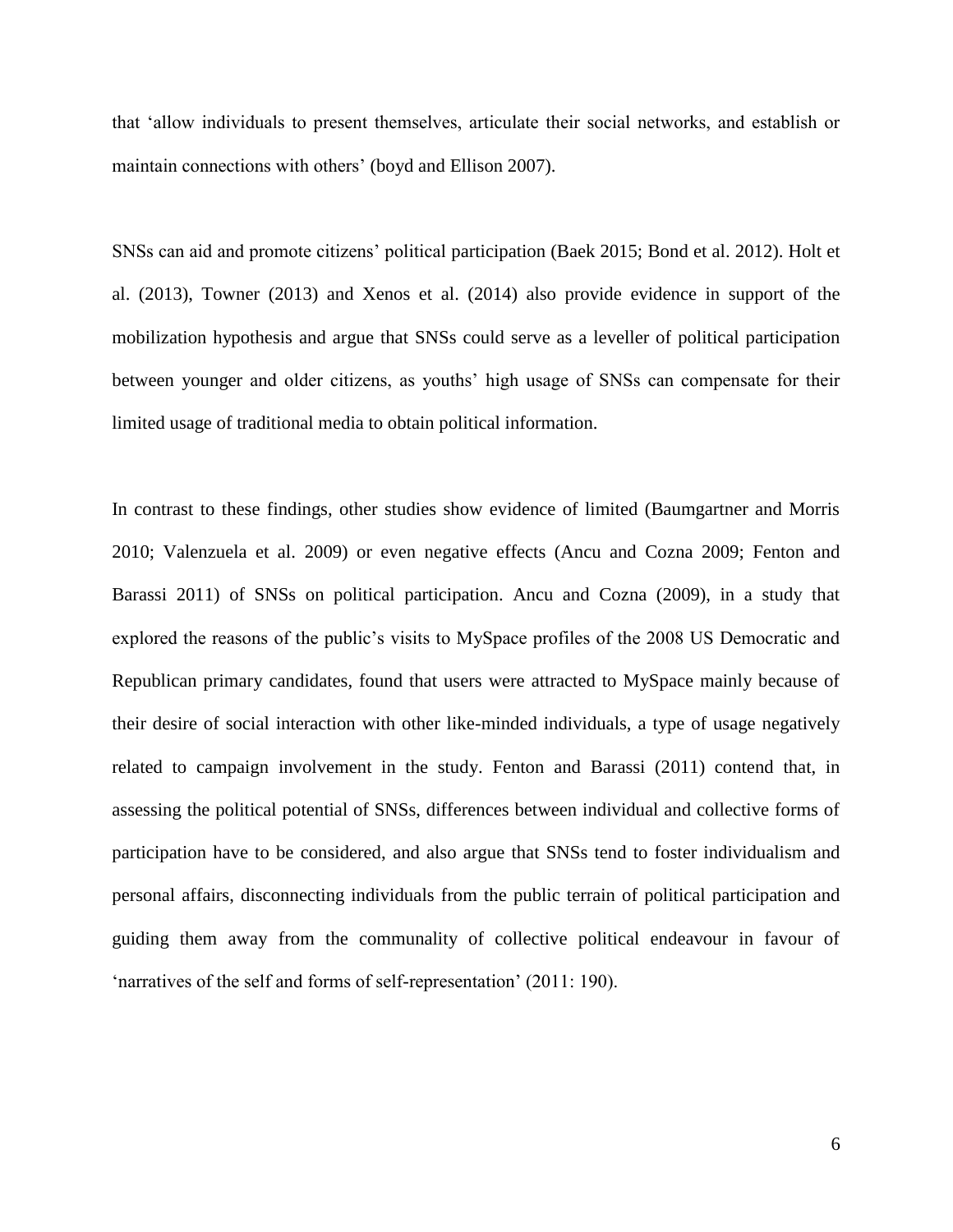Other authors such as Baumgartner and Morris (2010) and Valenzuela et al. (2009) reject the idea that SNSs negatively affect political participation, suggesting instead that these platforms have limited or no effects on political participation. Baumgartner and Morris (2010) find that SNSs did not increase political interest and participation in young people who employ these platforms mainly to seek out supporting views. Similarly, focusing on the case of Facebook, Valenzuela et al. (2009) stress the limited contributions of SNSs to youths' political participation, arguing that these platforms are not the most effective tools to counteract youths' political disengagement.

Finally, there are a number of other investigations that back up the normalizers' stance and establish that politically engaged individuals get the most from SNSs (Carlisle and Patton 2013; Gustafsson 2012; Vesnic-Alujevic 2012; Vitak et al. 2011). Focusing on Facebook, Carlisle and Patton (2013) found that during the 2008 US Democratic and Republican primaries and General Election the public had a limited engagement in political activity via Facebook and that political interest strongly influenced Facebook political participation. These findings are supported by Vesnic-Alujevic (2012) and Gustafsson (2012). The first indicates that the more people were involved in politics offline, the more they participated politically through their Facebook profile pages. Similarly, distinguishing between members and non-members of interest organizations, Gustafsson (2012) establishes that members consider SNSs valuable tools for participation, but non-members generally refrain from sharing political views with their SNS friends and, despite being exposed to political content and requests for participation, prefer to remain passive. Finally, Vitak et al.'s study (2011) is arguably one of the most comprehensive efforts in SNSs and political participation research that recognizes the potential of Facebook as a political tool,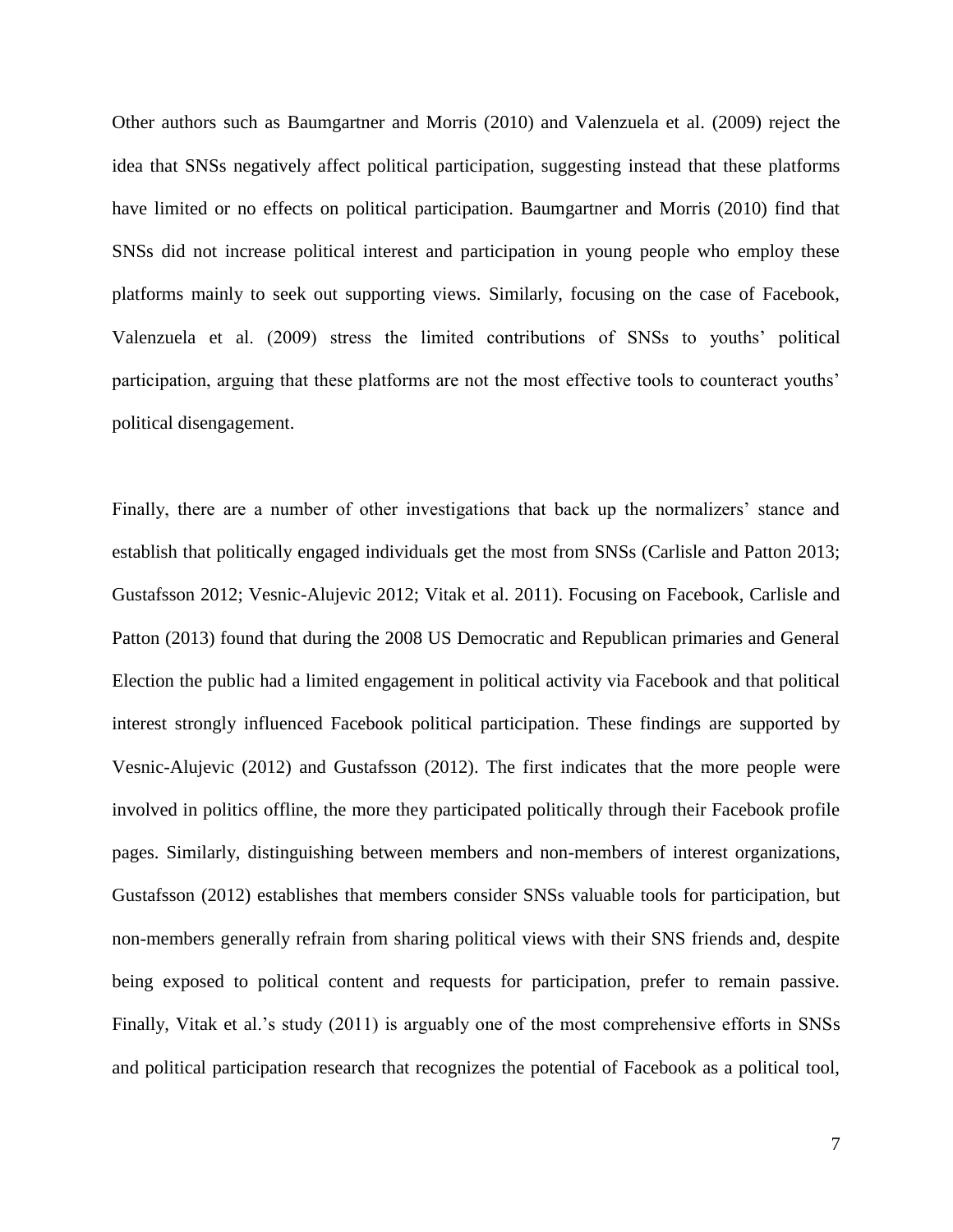stressing the strong link between the use of this SNS for political activity, political interest and offline political participation. In this sense, their research can be placed in the normalizers' group, suggesting that those who are already politically engaged seek multiple outlets for their political behaviours and that SNSs alone do not drive previously inactive individuals to political participation.

The review of research that looks into the contribution of the Internet and SNSs to political participation shows a lively debate in this area of study, mainly divided among what has been described as a continuum ranging from the optimists to the normalizers, and then to the pessimists. Where the normalizers' stance is the one gathering most support so far, the presence of a large number of studies supporting the optimists' and pessimists' arguments demonstrates that there is no conclusive evidence in this regard. Therefore, there is a need for further research in this area and for new approaches examining the links between digital technologies and citizens' political participation.

#### **Methodology: A sequential explanatory mixed methods study**

Most of the studies examining the contributions of digital technologies to political participation discussed in this article are quantitative in nature, and the great majority employ survey as research method (e.g. Ancu and Cozna 2009; Holt et al. 2013; Towner 2013; Vitak et al. 2011).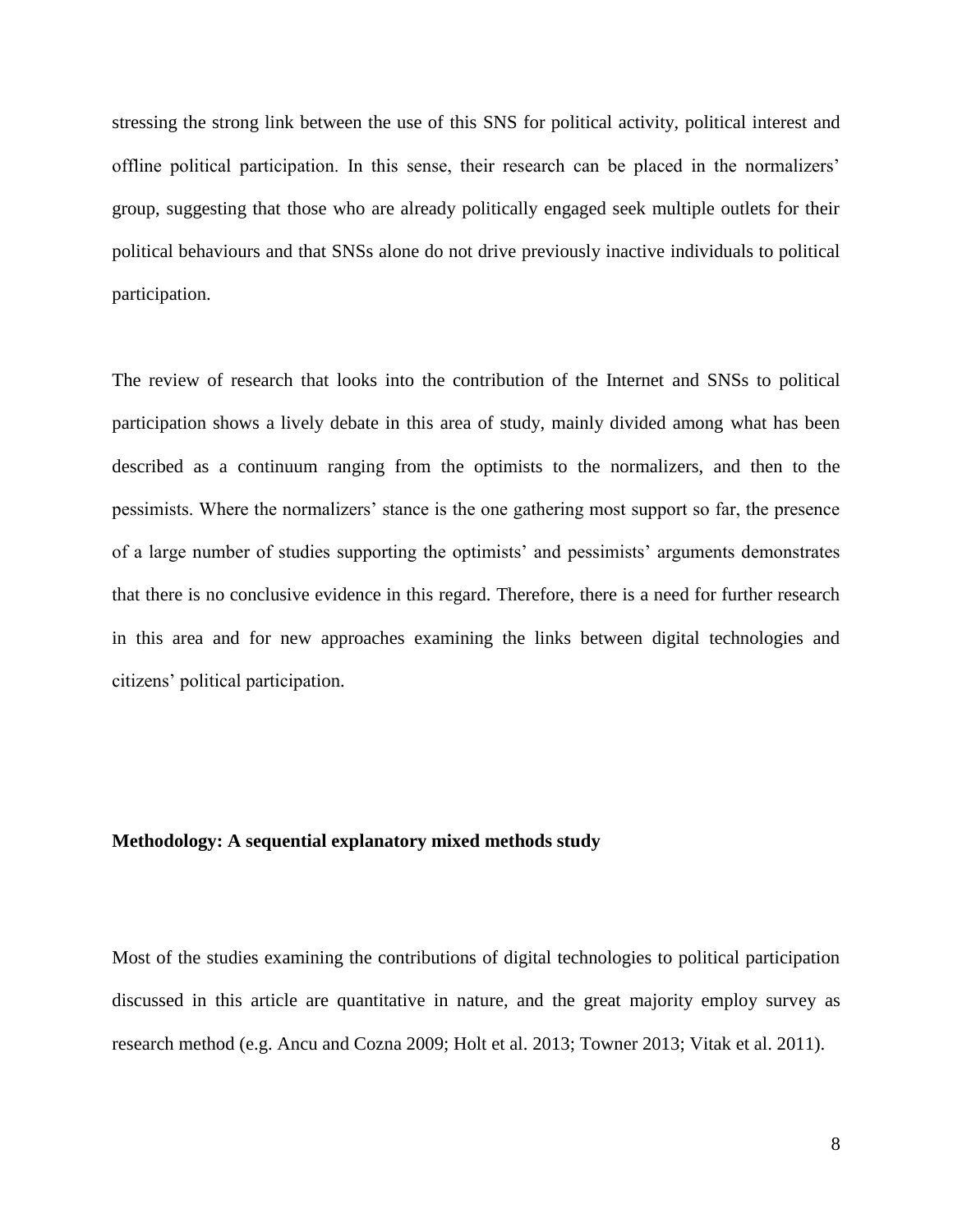While recently there has been a growth in qualitative investigations (Fenton and Barassi 2011; Gustafsson 2012; Storsul 2014; Vromen et al. 2015), mixed-methods (MM) studies are still scarce in this subject area, and only a few of the reviewed articles present a MM component (Kavanaugh et al. 2008; Valenzuela 2013; Valenzuela et al. 2012).

The research on which this article is based was inspired by the approach of Kavanaugh et al. (2008) and therefore it adopted a sequential-explanatory MM strategy, a research design that entails the collection and analysis of quantitative data followed by the collection and analysis of qualitative data. In this research design, qualitative data are employed to explain and build upon what surfaced in the first quantitative phase.

The data collection occurred in both Italy and the United Kingdom mostly during a non-electoral period, from March 2012 to December 2012, with the exception being local elections held in Italy (6–7 May, with a second round on 20–21 May) and the United Kingdom (3 May). Surveys were circulated on Facebook between March and June 2012, and interviews held between October and December 2012.

The overarching aim of this article is to explore how the contribution of Facebook to political participation varies in relation to pre-existing levels of political participation and different dimensions of political activity – for example, political expression and information vs political mobilization.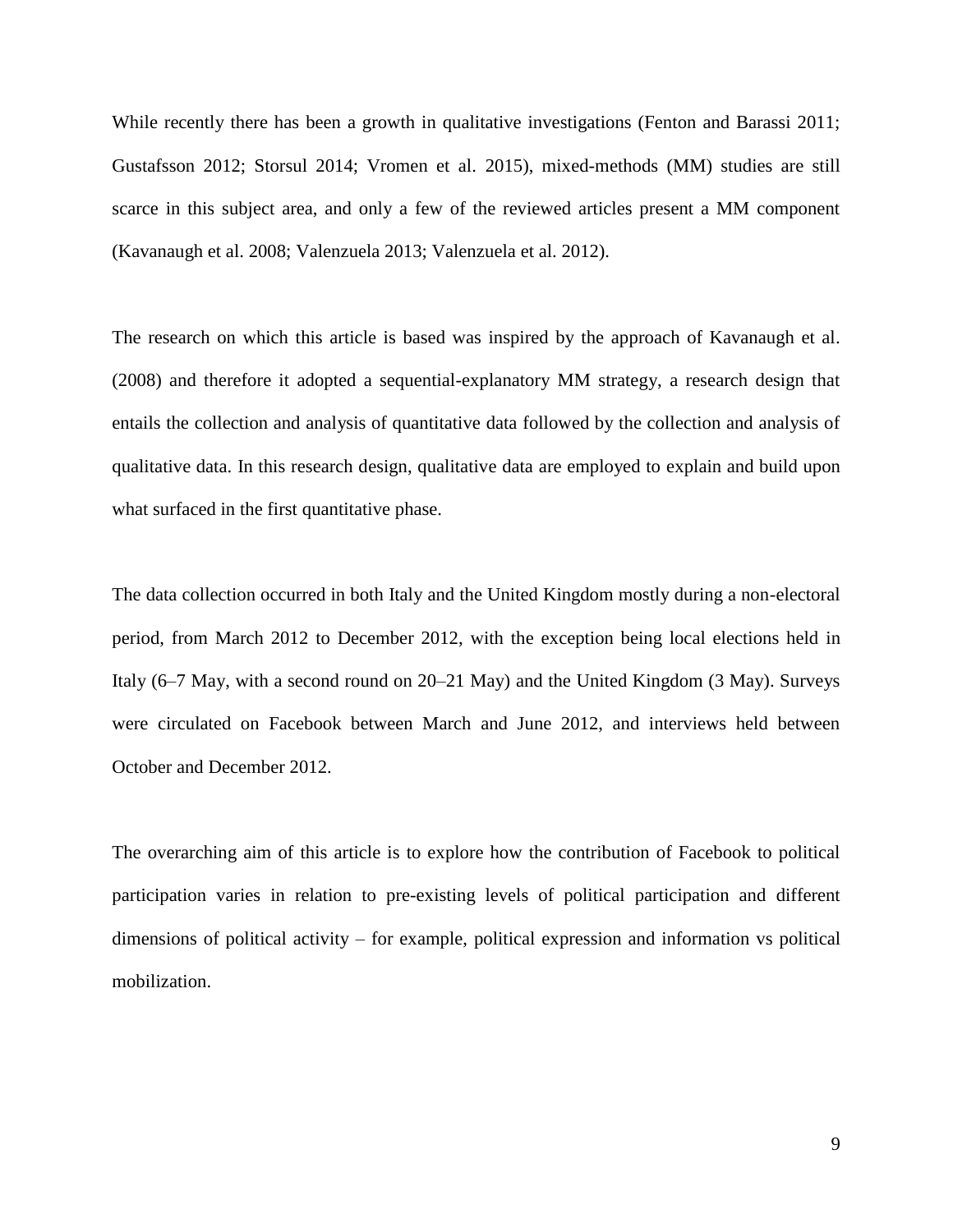The two related Research Questions (RQs) are:

*RQ1: How does the contribution of Facebook to political participation vary in relation to preexisting levels of political activity?* 

*RQ2: How does the contribution of Facebook vary in relation to two different dimensions of political activity – namely, political expression and information vs political mobilization*?

### **The quantitative phase**

In the first, quantitative, phase, self-administered online surveys explored participants' political participation. To this end, three general measures of political participation – namely, Facebook political participation, Internet political participation, and offline political participation – were developed. These measures are summated rating scales (Cronbach's *α*=0.948; 0.936; 0.927) assessing the samples' participation in ten political activities, as displayed in Table 1.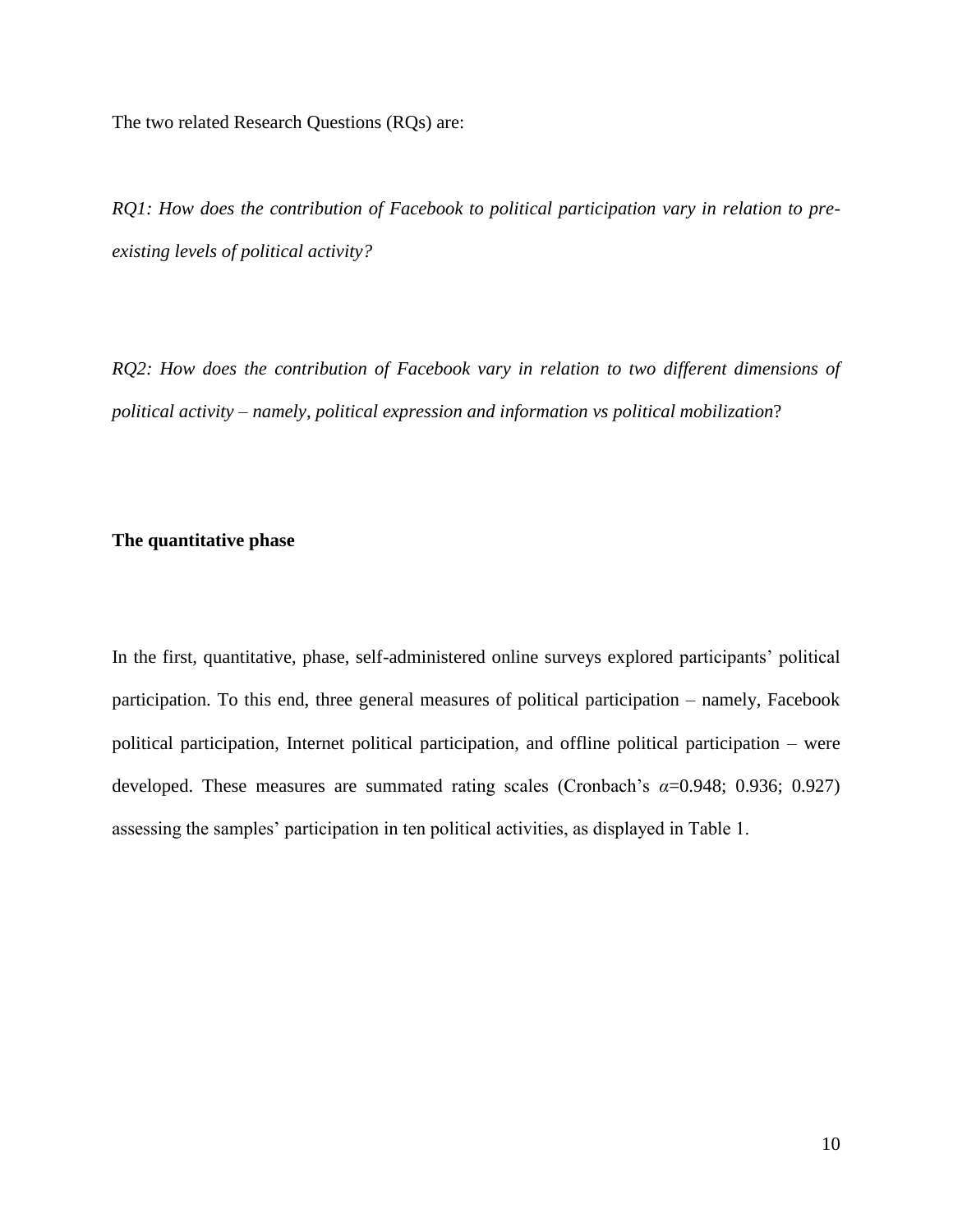| <b>Scale</b>              |              | <b>Items</b>                                          | Range   |
|---------------------------|--------------|-------------------------------------------------------|---------|
| Facebook/Internet/offline | a)           | Organizing/participating in a political initiative,   | From 1  |
| political participation   |              | meeting, rally and/or protest                         | (Never) |
|                           | b)           | Forming/joining a group or an organization            | to $5$  |
|                           |              | developed around politics                             | (Very   |
|                           | C)           | Soliciting others to support or oppose a particular   | often)  |
|                           |              | political party, candidate and/or initiative          |         |
|                           | d)           | Contacting a political party, candidate, government   |         |
|                           |              | department and/or local council                       |         |
|                           | e)           | Learning about a political initiative, meeting, rally |         |
|                           |              | and/or protest in which you took part                 |         |
|                           | f<br>g)      | Learning about a political initiative, meeting, rally |         |
|                           |              | and/or protest                                        |         |
|                           |              | Consumption of political news                         |         |
|                           | h)           | Learning about a group or an organization             |         |
|                           |              | developed around politics                             |         |
|                           | $\mathbf{i}$ | Engaging in formal and informal political             |         |
|                           |              | discussions $1$                                       |         |
|                           | j)           | Expressing a political opinion <sup>2</sup>           |         |

**Table 1:** Facebook, Internet and offline political participation scales.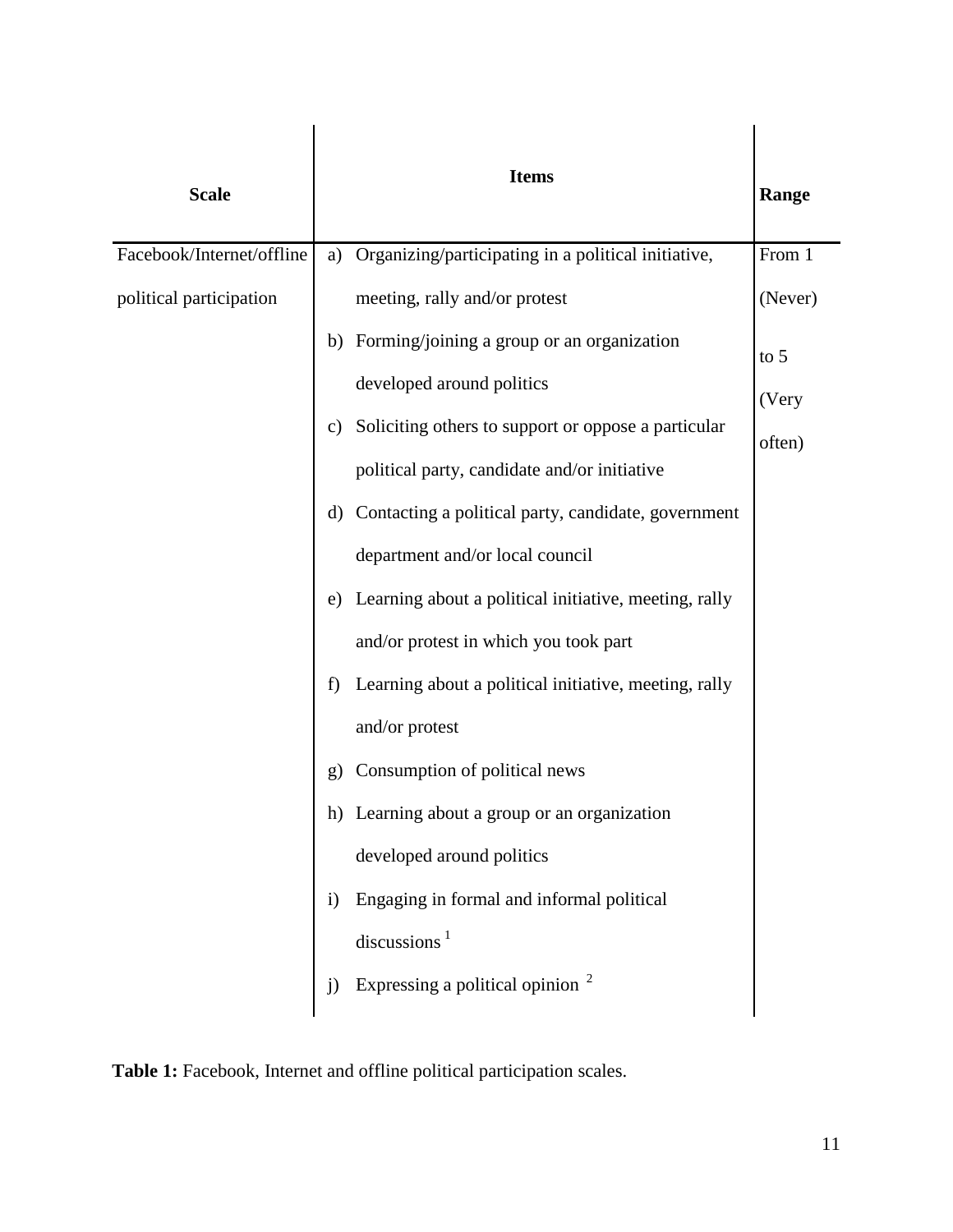Participants were asked how often (1=Never, 2=Rarely, 3=Sometimes, 4=Often, 5=Very often) in the last six months they engaged in each of the activities shown in Table 1 across three different channels of participation: Facebook; the Internet (excluding Facebook activity); and the offline world. The considered political activities were adapted from a number of political participation studies (Calenda and Meijer 2009; Kavanaugh et al. 2008; Kenski and Stroud 2006; Moy et al. 2005; Verba et al. 1995; Wang 2007). The idea was to focus on political activities that could be carried out on each of the considered political participation channels, in order to compare the samples' levels of political participation across Facebook, the Internet and the offline world. For this reason, activities relating exclusively to the Facebook and online dimensions, such as posting a link about politics, becoming a 'fan' of a political candidate or group, which were examined, for instance, in the study by Vitak et al. (2011), were not included in the survey.

In order to understand whether the contribution of Facebook to political participation varied according to the typology of political activity in question, the Facebook, Internet and offline political participation scales were then split into two sub-scales, each dealing with a different dimension of political participation: the mobilization dimension, which incorporates the activities a, b, c, d and e; and the expression/information dimension, encompassing the activities f, g, h, i and j.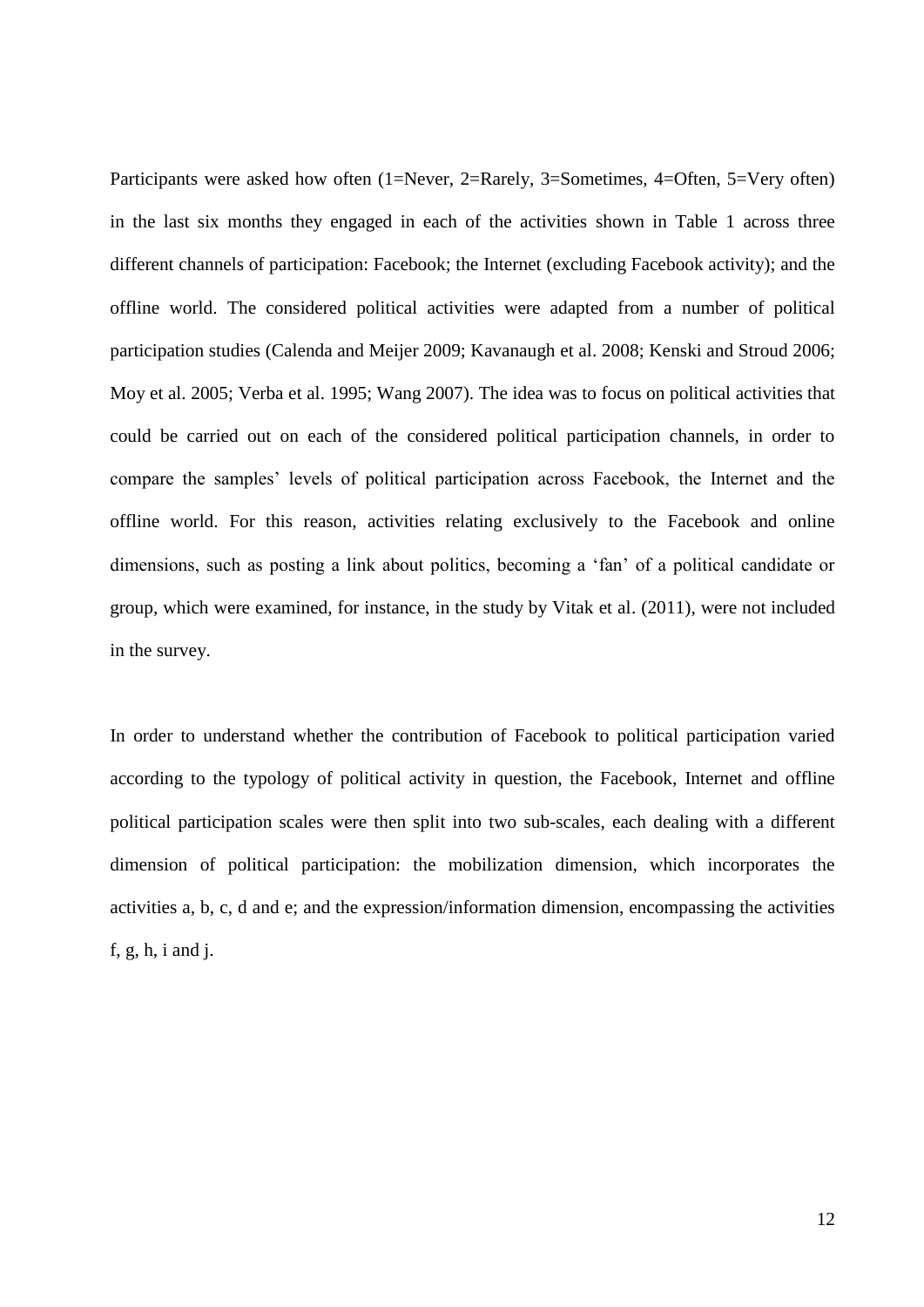### **The qualitative phase**

Quantitative results were further explored in the second qualitative phase through a series of face-to-face/telephone interviews. The decision to include a subsequent qualitative phase derived from considerations on how qualitative data could usefully supplement and extend the quantitative analysis, illustrating and enhancing quantitative findings (Greene et al. 2001).

Thematic analysis was utilized to extract themes from the interviews. Using the qualitative data analysis software NVivo, a number of thematic categories were identified. The themes were established in a two-step process in which theory-driven and data-driven coding were combined (see Braun and Clarke 2006 – for a discussion of inductive and theoretical thematic analysis). In the first step, codes were developed on the basis of the review of the relevant academic literature (i.e. theory-driven coding) and quantitative results (i.e. data-driven coding). Finally, during the analysis of the qualitative data, further codes were added. Once the qualitative data were coded, relevant themes were identified. This was an iterative process in which themes evolved during the qualitative analysis. A list of themes relevant to the two RQs examined in this article can be found in Table 2.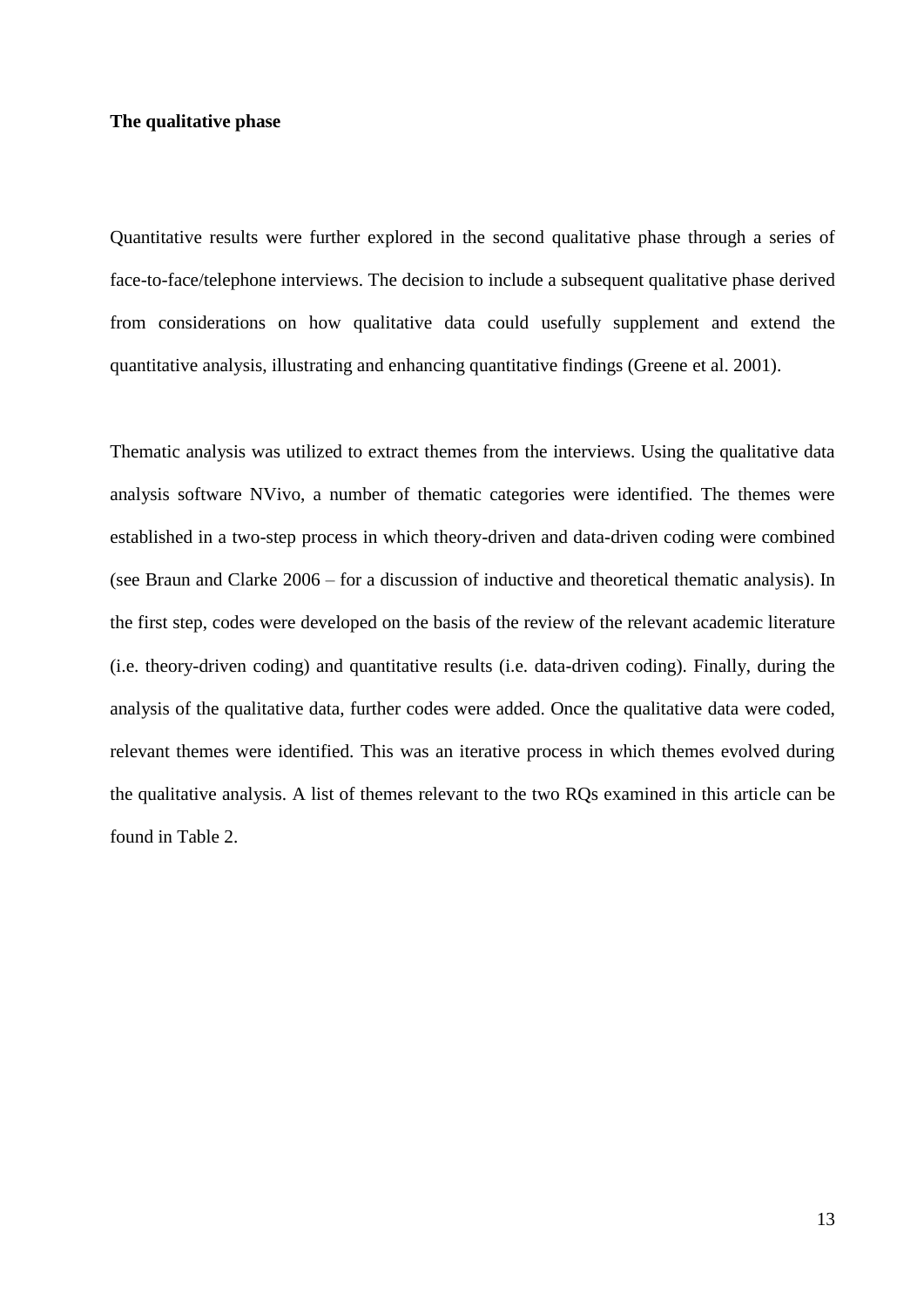| <b>Cluster</b>          | <b>Themes</b>                                           |
|-------------------------|---------------------------------------------------------|
| Political participation | Relevance of political interest                         |
|                         | Involving new participants                              |
|                         | Facilitating participation                              |
|                         | Bringing politics into everyday life                    |
|                         | Accidental exposure to political information            |
|                         | Virtuous circle                                         |
| Expression/information  | More expression/information than mobilization           |
| vs mobilization         | Detachment from traditional politics                    |
|                         | Growing relevance of Facebook in activists' repertoires |
|                         | Promoting grassroots single-issue mobilization          |
|                         | Interdependence between Facebook and offline political  |
|                         | participation                                           |
|                         |                                                         |

**Table 2:** Thematic analysis: Identified themes.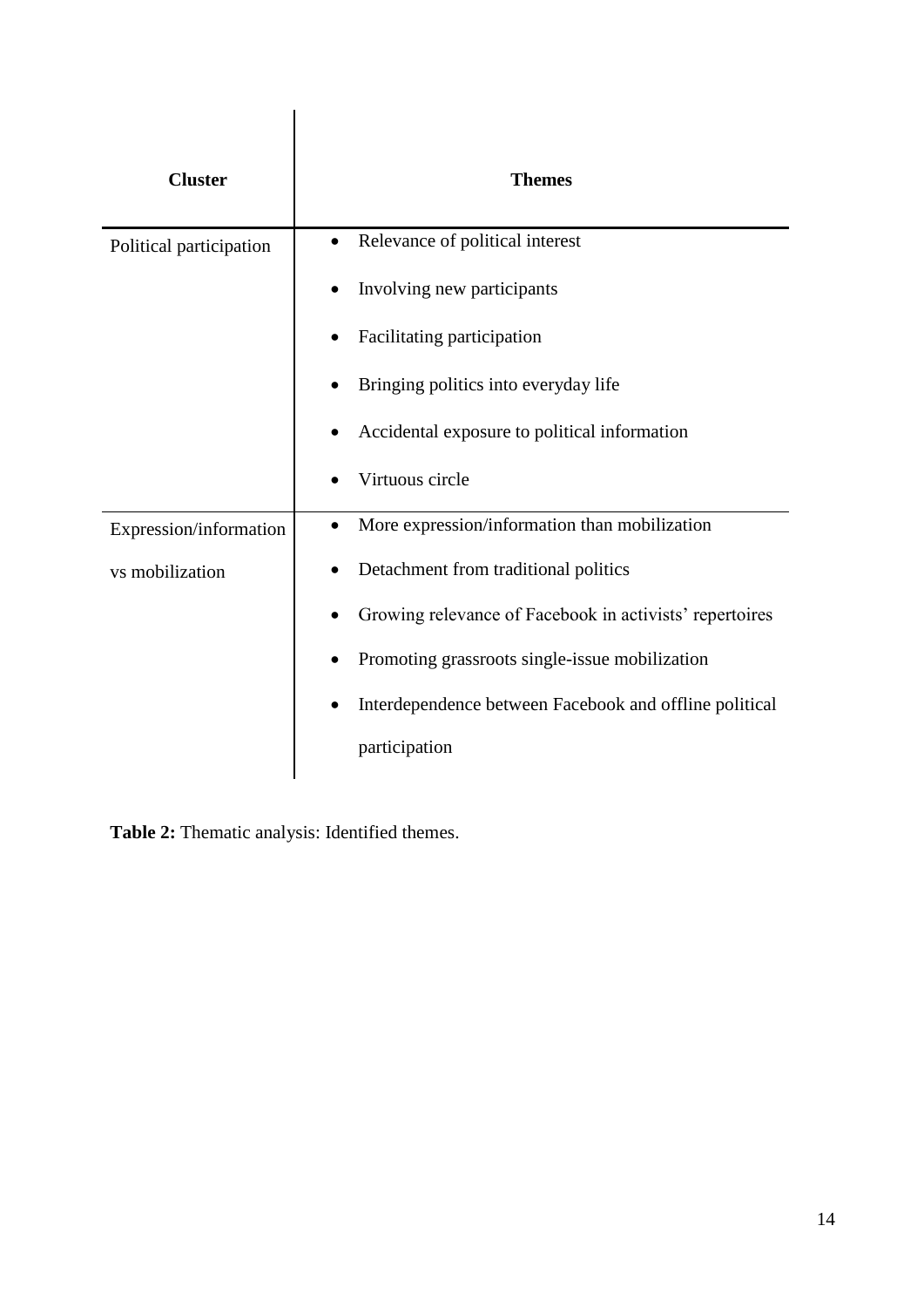### **Sampling**

Compared to single-nation studies, sampling in cross-national research involves an extra layer of complexity (Lynn 2003). Issues can derive from the incomparability of the samples or sampling frames and the application of different sampling techniques and procedures (Milliman and Von Glinow 1998). The comparability of the samples can be enhanced by ensuring the equivalence of the population of each nation so as to generate matched samples (Lynn et al. 2007). Accordingly, matched samples were drawn for both the quantitative and qualitative phase of the present research.

To be eligible for the study, participants had to be Facebook users, between the age of 18 and 65, and either British or Italian citizens (not necessarily residing in Italy and the United Kingdom). Underage users were excluded in order to avoid ethical issues. Pragmatically, users over 65 years were not considered because they represent a very small fraction of the Italian and British Facebook populations (Socialbakers 2012), and finding participants for this age group could have proved problematic.

Participants were recruited through a sequential quantitative-qualitative nested/parallel sampling strategy. In both phases, non-probability-sampling techniques were used. Snowball sampling was employed in the first quantitative phase in which Facebook was used as a recruitment platform. The researcher's Facebook contacts were initially targeted and asked to circulate the surveys among their networks. As non-probability sampling was adopted, the British sample (BS) and Italian sample (IS) cannot be considered representative of the target populations. Nonetheless, some measures were implemented to improve the samples' representativeness.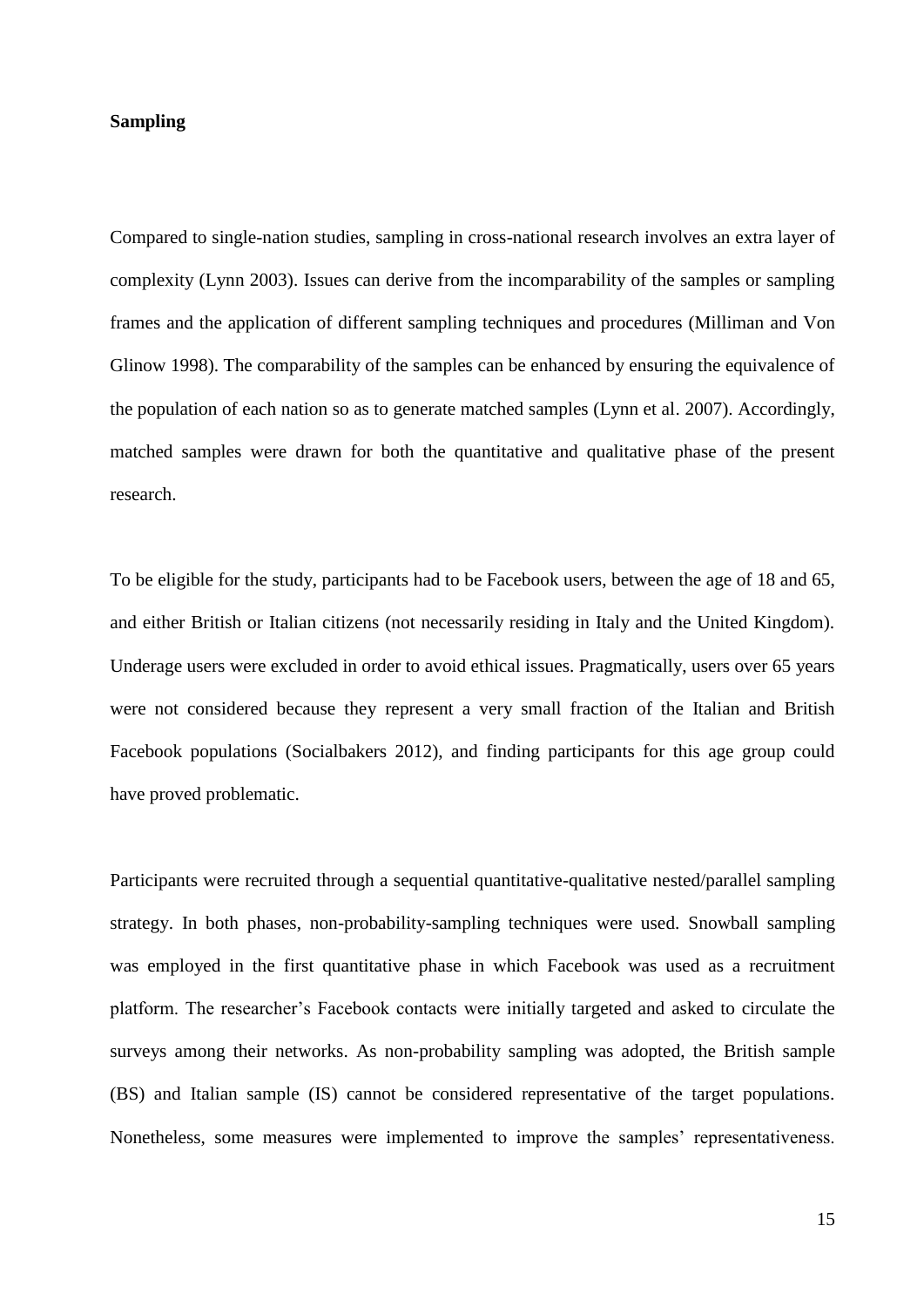First, the sizes of the two samples were calculated taking into account the sizes of the British and Italian Facebook populations at the time of data collection. Considering these figures, using a confidence interval of 95 per cent and allowing for a 7 per cent error, it was calculated that both the BS and the IS required 196 participants, for a total of 392 participants.

To further increase the representativeness of the recruited samples, a post-stratifying criterion was also applied. The application of weight after survey completion, in order to make the sample more representative of the target population, is a procedure often followed in Internet survey studies (Atkeson 2010) and it is indicated by Bhutta (2012) as a method particularly valuable for Facebook-drawn samples. Age was chosen as a stratifying criterion due to its relevance for political participation (see Quintelier 2007 – for a comprehensive account), and because it was the only demographic statistics provided about the British and Italian Facebook population by Socialbakers, the main source of Facebook statistics employed in this research.

In the qualitative phase of the study, two sub-samples of the quantitative samples were selected on the basis of participants' scores on a number of key variables (e.g. age, Facebook political participation, etc.). This purposive process, however, did not enable the recruitment of participants with certain profiles (i.e. young political activists, and individuals with low levels of political activity). As these two profiles were deemed necessary to offer a full account of the contributions of Facebook to political participation, a further snowballing procedure was added. In line with current guidelines for the definition of size of qualitative samples (Guest et al. 2006), a total of 26 interviews – thirteen for the BS and thirteen for the IS – were held.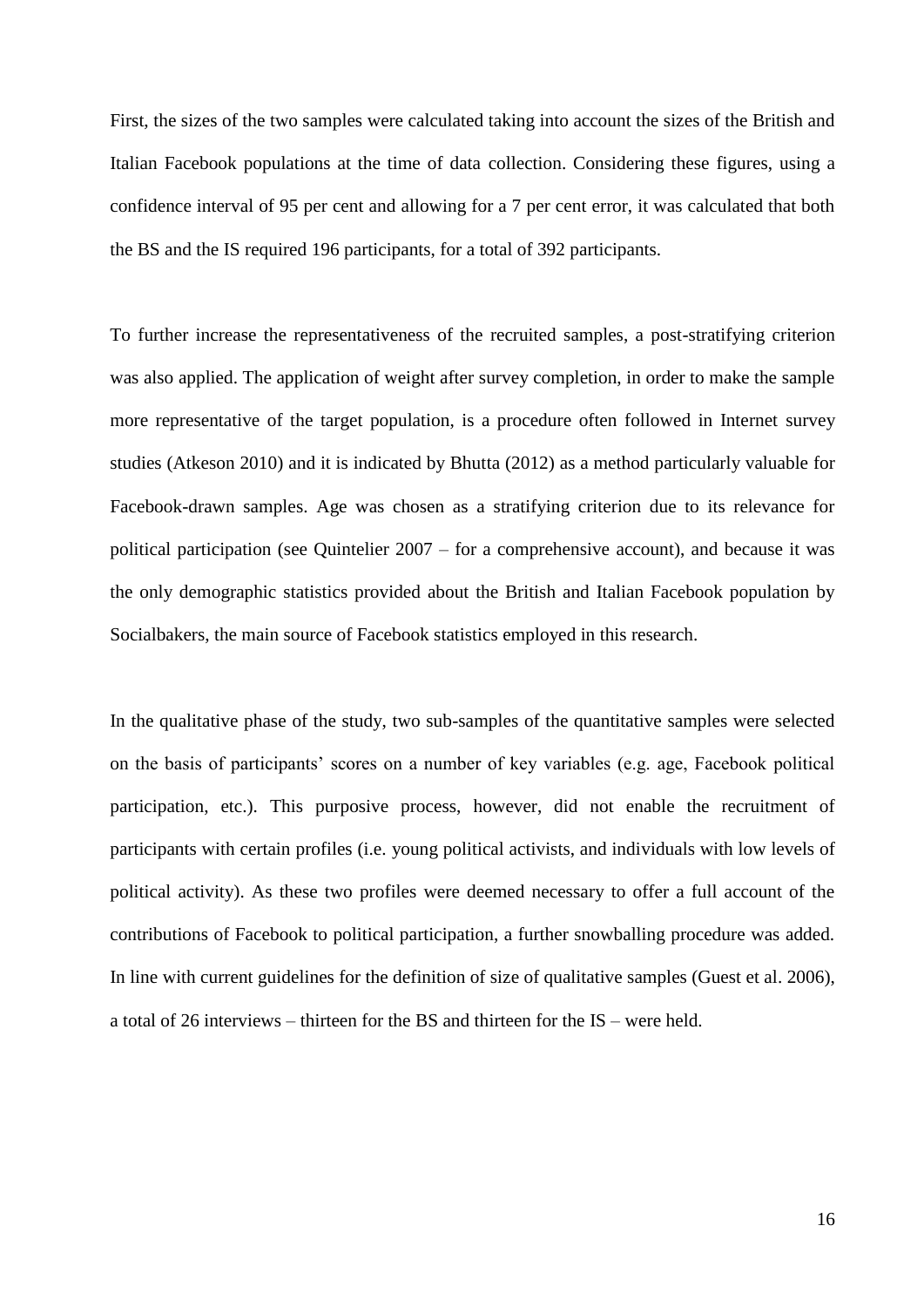## **Results**

*RQ1: How does the contribution of Facebook to political participation vary in relation to preexisting levels of political activity?*

In order to examine how the contribution of Facebook to political participation varies in relation to pre-existing levels of political activity, the links between Facebook, Internet and offline political participation were examined through a correlation analysis. This was the first step in assessing the tendency of Facebook to reinforce existing patterns of participation, or, rather, to promote the participation of new audiences.

|                                                           | <b>Internet political</b> | <b>Offline political</b> |
|-----------------------------------------------------------|---------------------------|--------------------------|
|                                                           | participation             | participation            |
| British Sample Facebook political Correlation coefficient | $0.733*$                  | $0.660^{\degree}$        |
| participation<br>Sig. (2-tailed)                          | 0.000                     | 0.000                    |
| Italian Sample Facebook political Correlation Coefficient | $0.703*$                  | $0.712^*$                |
| participation<br>Sig. (2-tailed)                          | 0.000                     | 0.000                    |

\* Correlation is significant at the 0.01 level (2-tailed).

**Table 3:** Facebook, Internet and offline political participation: Correlation analysis – Spearman's  $\rho$ .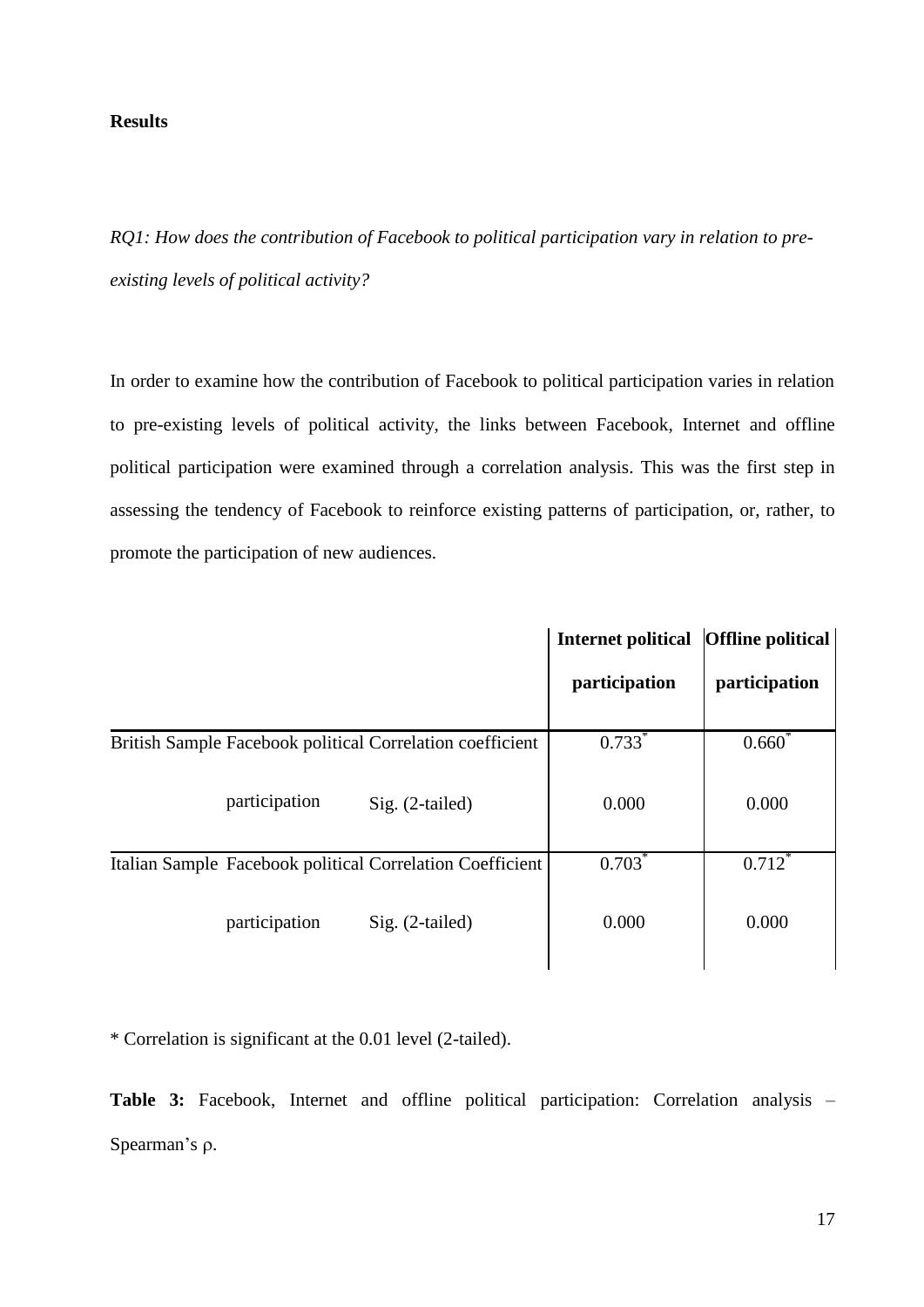As it can be seen in Table 3 the results confirm a strong link between Facebook, the Internet and the offline world in terms of political participation. However, correlation analysis does not highlight the directions of associations, and, therefore, these findings could back up both the mobilization and reinforcement hypotheses. On the one hand, they could mean that citizens who are already politically active offline and on other online platforms extend their participation to Facebook. On the other hand it could also be that citizens with limited levels of political participation started to engage politically on Facebook and then moved to other channels.

The qualitative phase played a crucial role in shedding light on this particular issue. The interviews mostly confirmed the reinforcement hypothesis, but also provided some evidence in support of the mobilization hypothesis. Facebook clearly aided the participation of citizens who were already politically active. At the same time, this SNS appeared to be able to facilitate the participation of individuals who were less politically active either because they lacked the motivation, or were limited by their health condition, or simply were not aware of participation opportunities. Nonetheless, a minimum level of political interest seemed to be required in order for someone to participate at all, and the interviews indicated that the use of Facebook alone was not able to trigger the participation of individuals who were politically apathetic.

## *[Relevance of political interest]*

Vincent<sup>3</sup> – British Participant (BP): 'I do keep in touch with old friends, university friends, school friends on Facebook, but mostly I use it for politics because this is what I'm interested in and most of my friends are interested in'.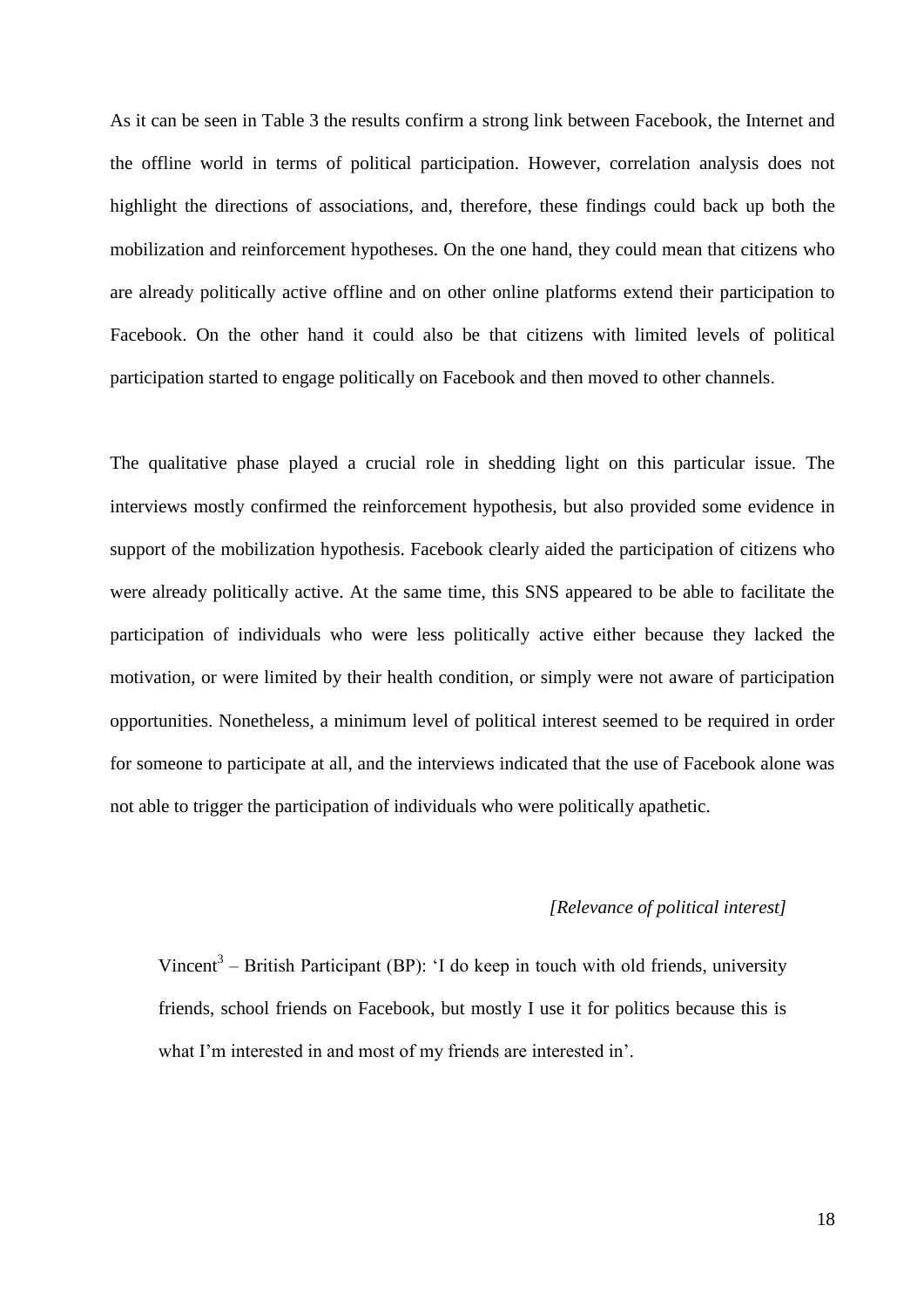Ellie – BP: '[Among my Facebook friends I have] some people who are interested in politics. [They] sometimes [post] comments, but […] I don't read them that much because I'm not interested in it'.

### *[Involving new participants]:*

Tracey – BP: 'People who do have bad asthma may not be able to go out and meet other people and talk about [politics]. [Facebook can] provide them with a means of accessing information that otherwise are not going to get'.

Antonio – Italian Participant (IP): '[Through Facebook] you can definitely reach a larger audience […] [During political rallies] I met many young people who I had never seen before and who told me that they got to know about these initiatives only because of Facebook'.<sup>4</sup>

The mechanisms by which Facebook can promote political participation were explored through the qualitative data. The thematic analysis of the interviews indicated that the greatest political affordance of this SNS is a practical one, namely the potential it offers for lowering the thresholds of participation.

## *[Facilitating participation]:*

Hazel – BP: 'I will attend meetings and things, but when I either haven't got the time to attend a meeting or I feel tired I can still get involved because I can just log into Facebook'.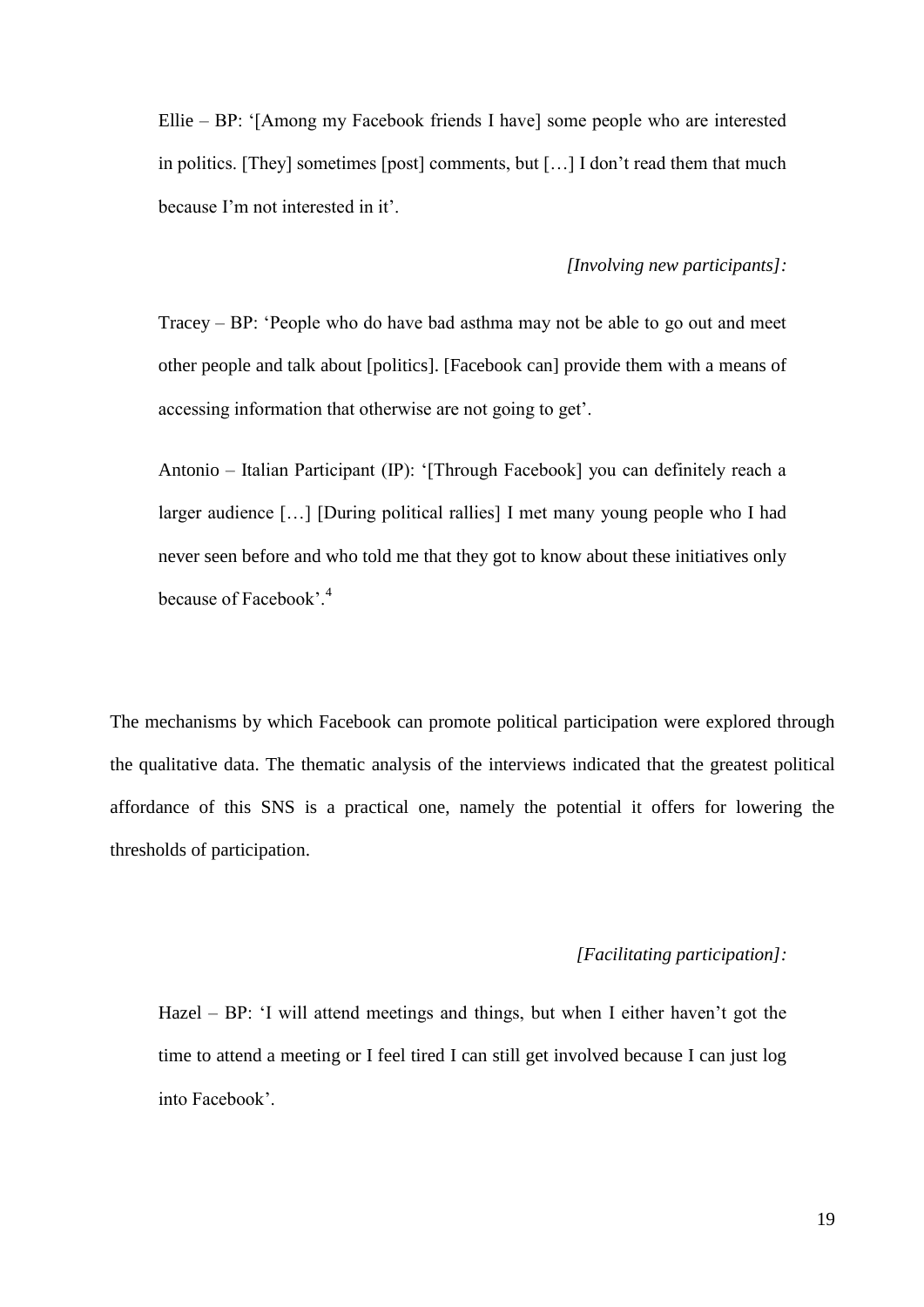Interviews also suggested a second reason that could explain the capacity Facebook has for fostering political participation. The communicative and informative power of this SNS can expose users, often accidentally through the News Feed, to political information on a daily basis, and promote political interest and knowledge. This process can activate a virtuous circle and lead to engagement in more resource-demanding forms of participation. This political affordance of Facebook seemed to hold particular relevance for the mobilization of users displaying limited levels of political participation.

## *[Bringing politics into everyday life]:*

Tracey – BP: '[Facebook] very much brought [politics] into my everyday life, rather than only being interested in politics during election time or local elections. I think it is more of a day-to-day thing'.

### *[Accidental exposure to political information]:*

Mario – IP: 'Facebook provides [information] as soon as you log in. Even if you don't want you see this information. This information is imposed, in the sense that you don't look anymore for information but the information is there and you see it'.

## *[Virtuous circle]:*

Hazel – BP: '[Facebook] made me more aware politically, and by making me more aware I then felt that I had to make other people more aware […] I have also signed up to the Labour party, which is something I would never have dreamt of before'.

Helen – BP: 'I have only recently started to become politically active on Facebook, I haven't always been […] Maybe because I was new to it, I didn't have many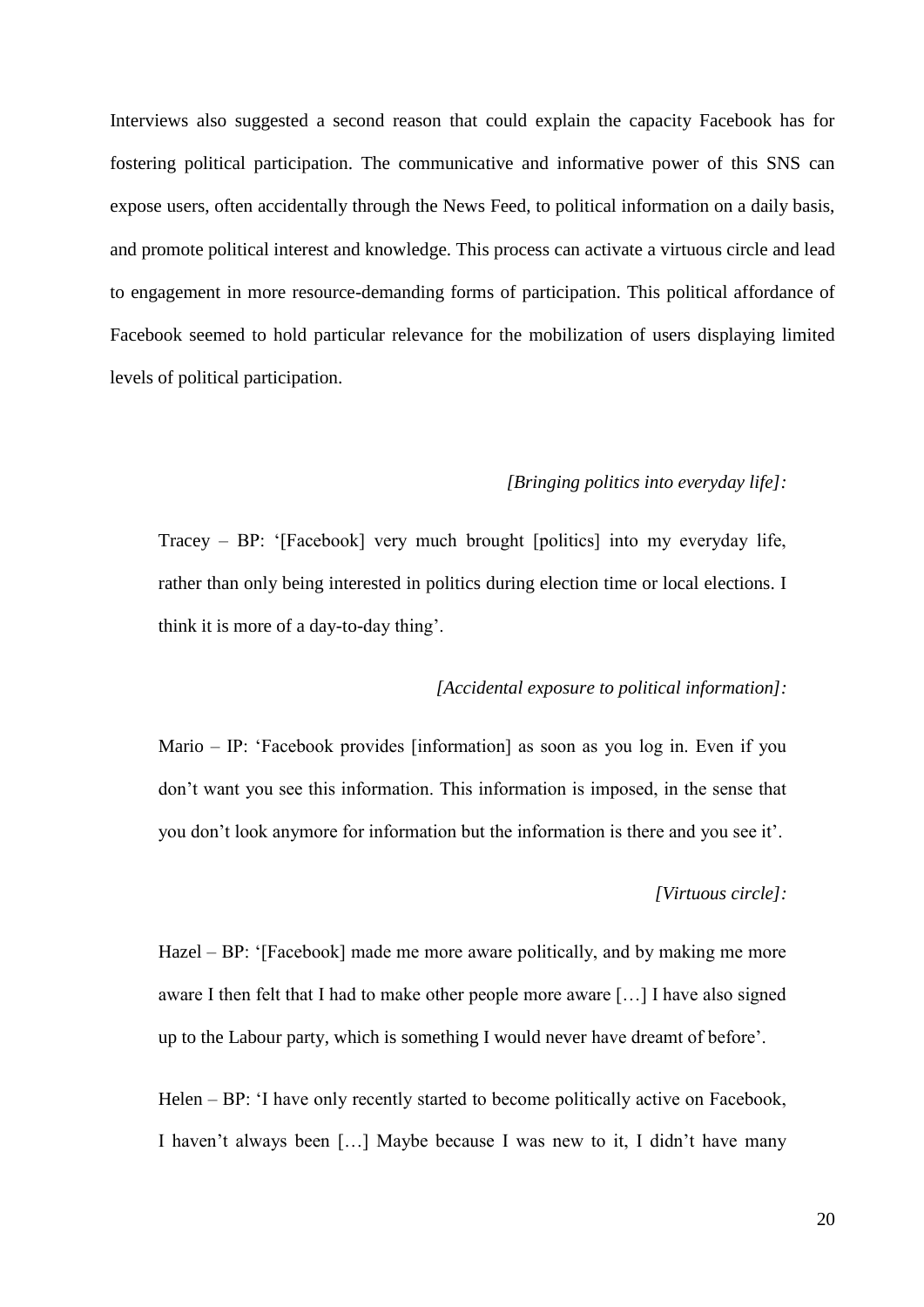friends. I think it's important having friends who post political information to get you interested in that'.

In summary, quantitative and qualitative data indicated that, in both samples, individuals displaying high levels of political activity on other online platforms and offline were also more likely to use Facebook to participate and engage in politics. However, in rare cases, Facebook also seemed to operate as an activator of the political participation process, promoting the involvement of citizens who had limited levels of political participation either because they lacked motivation, were restrained by health issues, or simply were not aware of participation opportunities. The two main affordances of Facebook in terms of political participation which emerged from the interviews are its capacity to make participation easier, and to convey political information to less engaged users, promoting their political interest and producing, ultimately, a mobilization effect.

*RQ2: How does the contribution of Facebook vary in relation to two different dimensions of political activity – namely, political expression and information vs political mobilization?*

The first step in assessing potential variations in the contribution of Facebook to political expression/information and mobilization was comparing the samples' scores related to these two dimensions.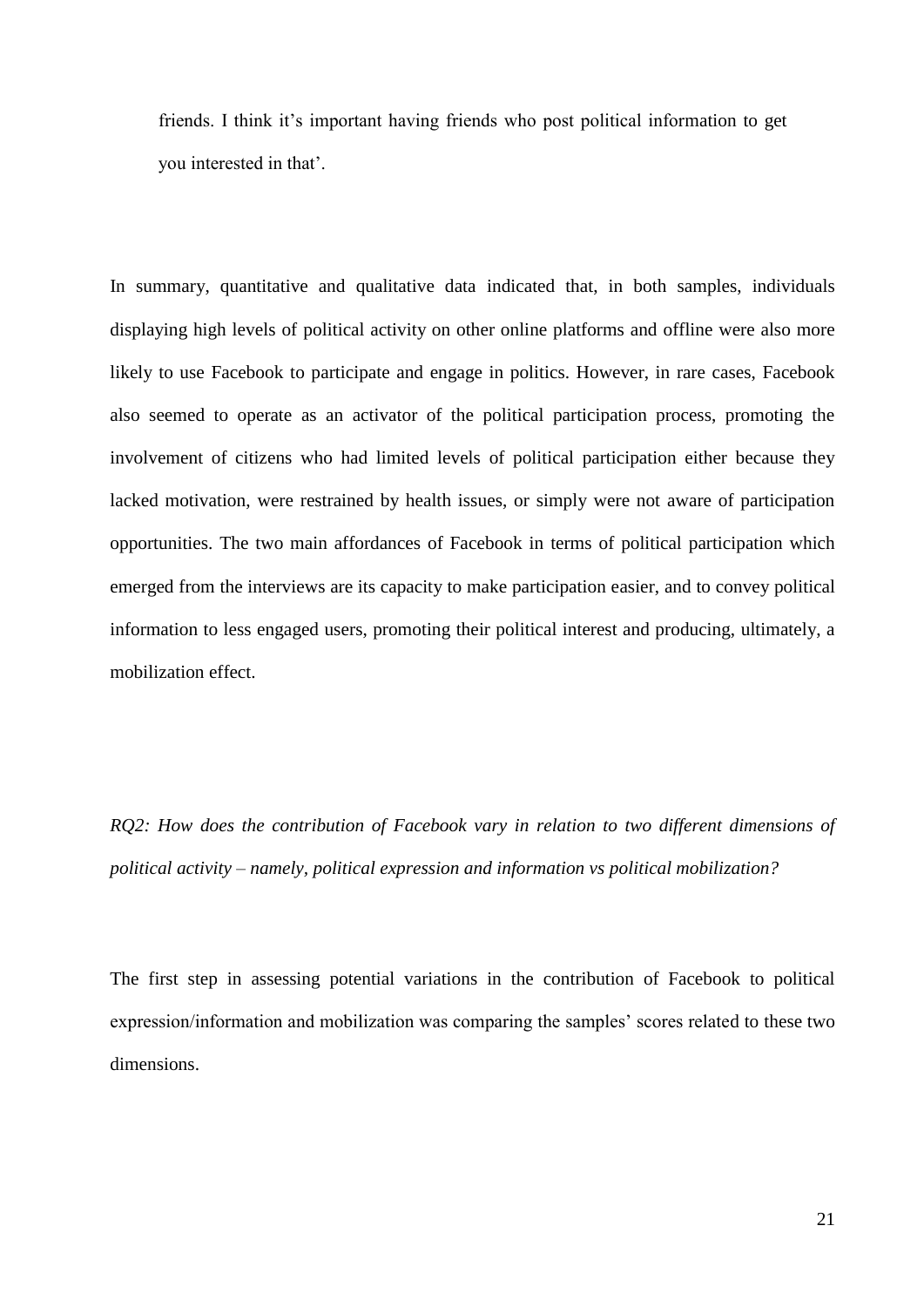|                                 | <b>British sample</b> |            | <b>Italian sample</b> |            |
|---------------------------------|-----------------------|------------|-----------------------|------------|
|                                 | <b>Median</b>         | <b>IQR</b> | <b>Median</b>         | <b>IQR</b> |
| Facebook political              | 5                     | 5          | 10                    | 9          |
| mobilization                    |                       |            |                       |            |
| Facebook political              | 10                    | 10         | 15                    | 10         |
| expression/information          |                       |            |                       |            |
| Internet political mobilization | 5                     | 5          | $\tau$                | 6          |
| Internet political              | 11                    | 8          | 12                    | 8          |
| expression/information          |                       |            |                       |            |
| Offline political mobilization  | 5                     | 3          | 8                     | 7          |
| Offline political               | 11                    | 8          | 13                    | 9          |
| expression/information          |                       |            |                       |            |
|                                 |                       |            |                       |            |

**Table 4:** Political mobilization vs expression and information: Descriptive statistics\*. \* 5 (Never), 10 (Rarely), 15 (Sometimes), 20 (Often), 25 (Very often).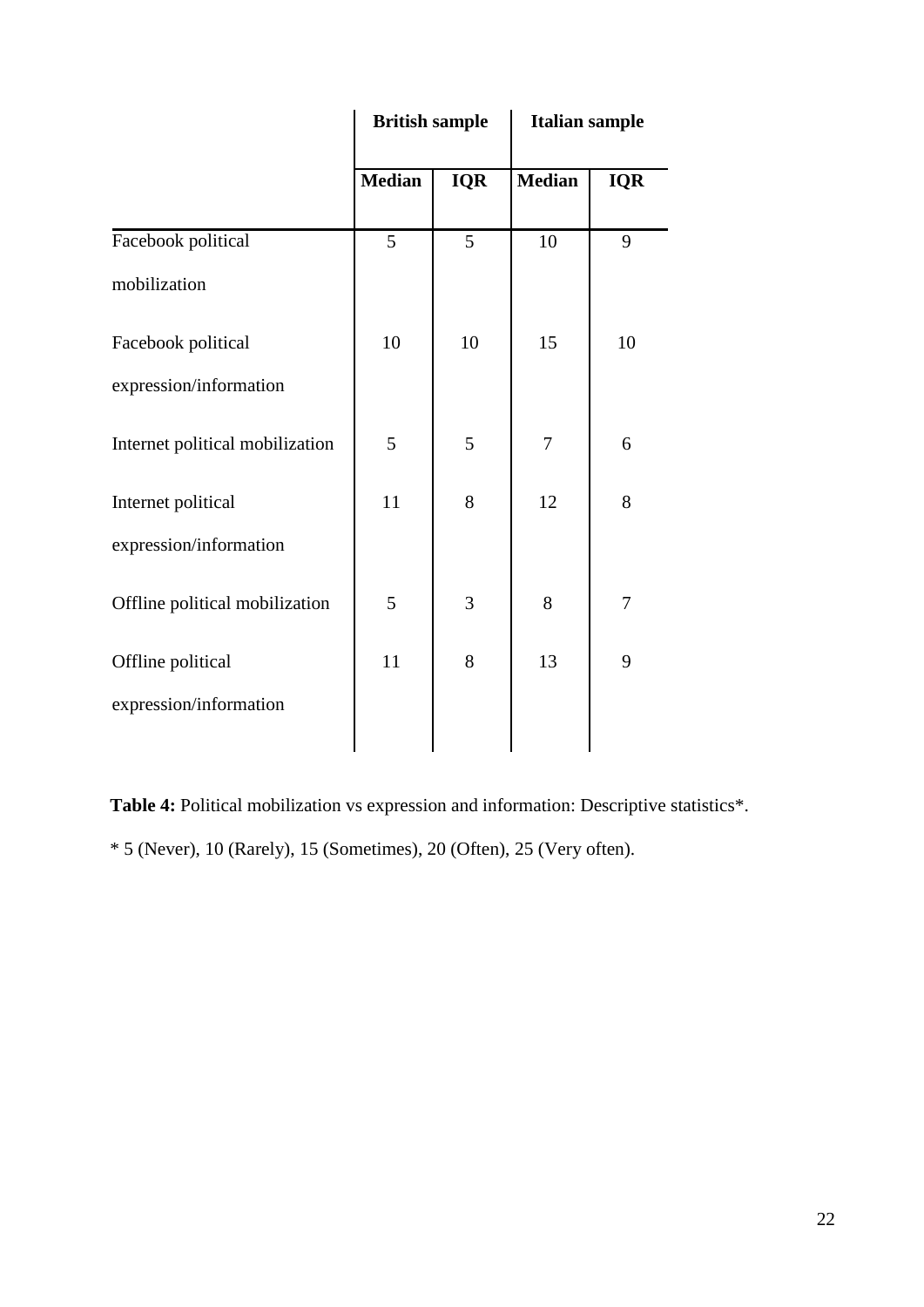

Figure 1: Political mobilization vs expression and information: Box plots\*.

\* 5 (Never), 10 (Rarely), 15 (Sometimes), 20 (Often), 25 (Very often).

Table 4 and Figure 1 show that both samples displayed limited levels of political participation on Facebook and that IPs were slightly more active than BPs. However, the reasons behind such a participatory discrepancy are not explored as they are out of the remit of this article. With regards to the differences between the expression/information and mobilization dimensions, both samples score higher on the political expression/information scales, a result that could suggest that Facebook contributes more to this particular dimension. However, considering that the tendency to engage more often in this type of activity was replicated in the other channels of participation, this notion was further explored in the qualitative phase.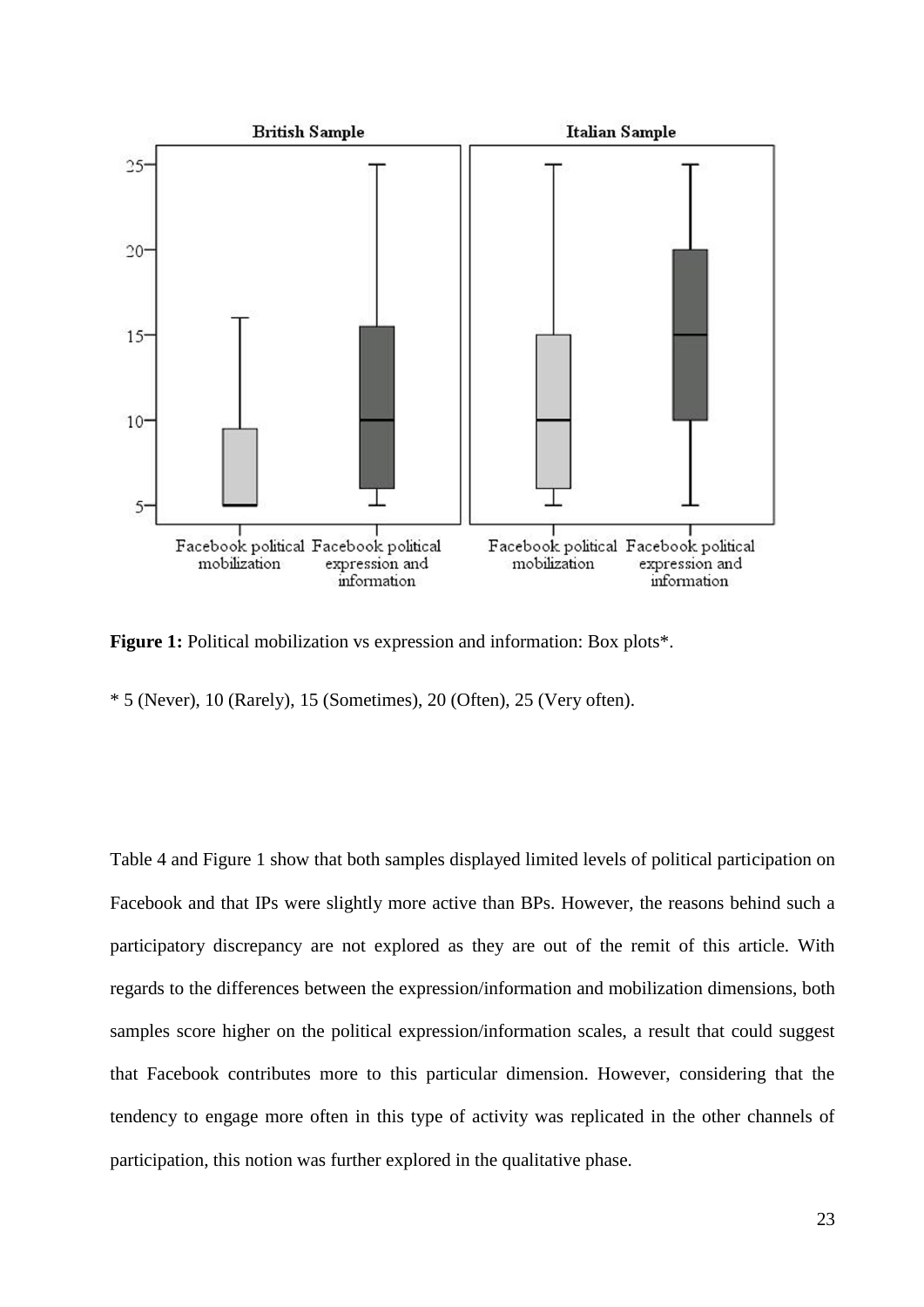The thematic analysis of the interviews offered two explanations for the quantitative findings. The first is that participants engaged more often in activities falling within the expression and information dimension because they required fewer resources (e.g. less time-consuming). The second is the samples' scepticism towards the efficacy of political initiatives such as protests or rallies. Indeed, qualitative data strongly confirmed the existence of a detachment from traditional political institutions and institutionalized forms of political participation.

### *[Detachment from traditional politics]:*

Callum – BP: 'When [the government] makes decisions that I disagree with […] I don't think there is very much I can do about them […] So I suppose in a sense I feel that marching won't really make a difference'.

Mario – IP: 'I feel strongly detached from institutional politics  $[\dots]$  it is a common feeling, the so-called anti-politics, which in my opinion is not really anti-politics but rather a disaffection towards the political class'.

Considering this political disenchantment and the required resources for mobilization activities, qualitative data indicated that the contributions of Facebook to the mobilization dimension tend to be limited to politically active individuals, with less politically active citizens employing this SNS mainly for political expression/information activities.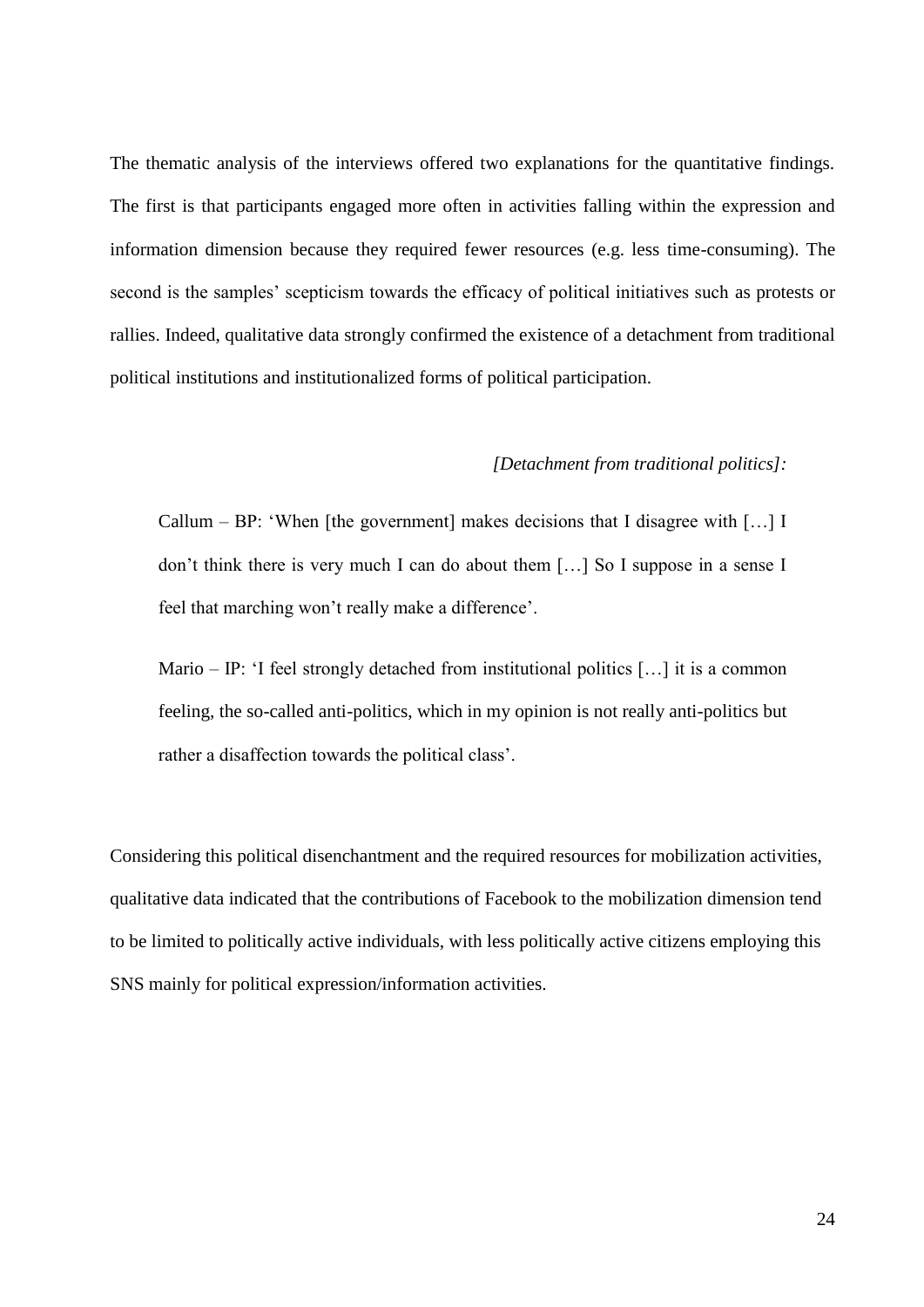#### *[More expression/information than mobilization]:*

Martina – IP: '[Facebook appears to be more useful] in terms of communication. I don't know to what extent it can lead to the involvement in a political campaign [...] [Many] people don't go beyond their PCs. It is a huge step to pass from there to a square'.

In terms of the contribution of Facebook to the mobilization dimension of political participation, interviews with British and Italian activists (i.e. individuals who displayed high levels of political mobilization) attested to the relevance of Facebook in activists' political repertoires. In both samples activists stressed how Facebook has become a central, sometimes primary, tool for the organization of political initiatives, a tool particularly suitable to single-issue campaigning.

# *[Growing relevance of Facebook in activists' repertoires]:*

Alastair – BP: '[Facebook] has become a more an integral part of a campaign. When I was involved in one election campaign, even few years ago, it was very traditional, whereas as soon as more recent campaigns happened the first thing we did was to assign a social media person'.

Francesca – IP: '[Within activist groups] Facebook has become the main means of communication – also because you can use it on mobiles as well as on computers, it is the fastest and cheapest method of communication'.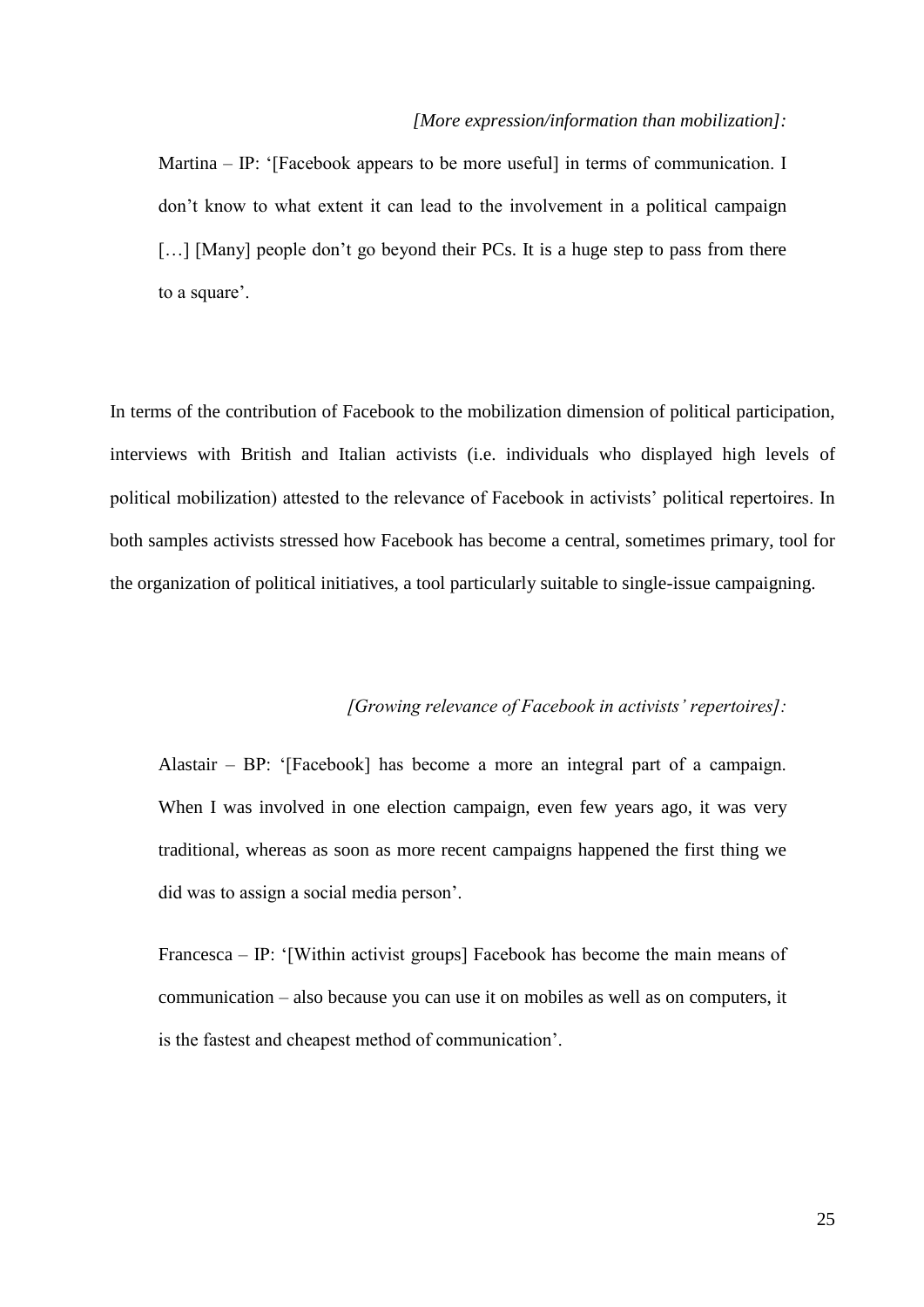When discussing their political usage of Facebook, both British and Italian activists stressed the relationship between Facebook and offline participation, describing political activity on Facebook as rooted in and supporting their offline activity. Their comments support what argued by Dahlgren who observes that: 'the more political participation becomes exclusively or even largely a screen-based experience, the less effective it ultimately becomes' (2014: 266). Some participants also commented on the capacity that Facebook has to boost their own mobilization by exposing them to more information on political initiatives. This information was often related to local rather than national events, reaching them through grassroots channels, thus bypassing traditional political institutions such as parties or trade unions.

## *[Interdependence between Facebook and offline political participation]:*

Francesca – IP: 'Facebook supports political entities which already exist […] the online cannot exist without the offline'.

Mario – IP: '[Facebook] participation is the cause, the organization, while the effect needs to be offline participation'.

#### *[Promoting grassroots single-issue mobilization]:*

Vincent – BP: 'Facebook has given much more ability to ordinary people who aren't affiliated to any bureau organization to organize things for themselves […] So politics, political organization has become more of a grassroots thing'.

In conclusion, both samples engaged more often in political expression/information activities than in mobilization ones, a trend confirmed in all the three participation channels. The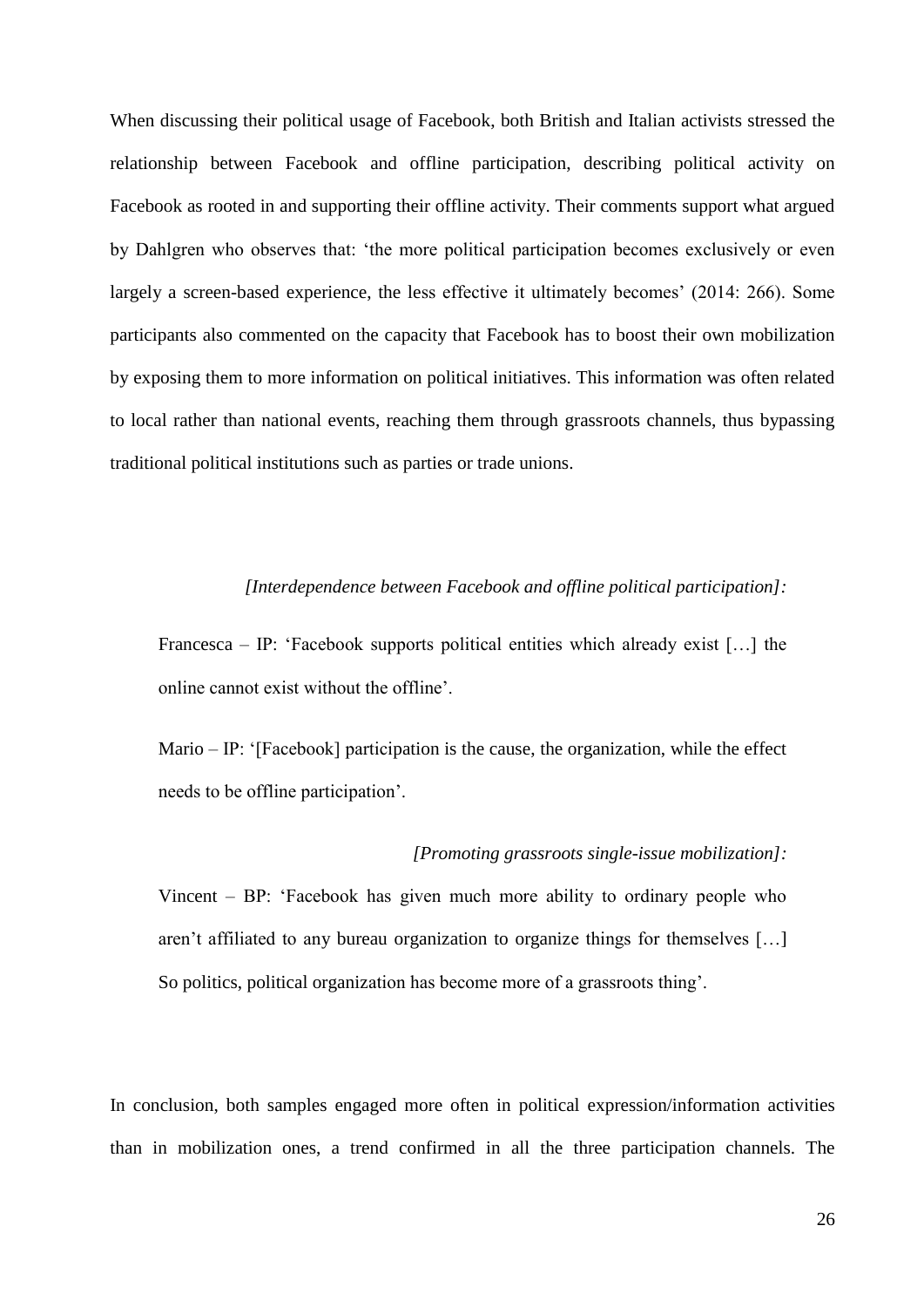qualitative data suggested two main reasons behind such a difference. The first is that activities falling within the expression/information dimension are less resource-expensive (e.g. less demanding in terms of time) than the political mobilization ones. The second reason is the scepticism shown by BPs and IPs towards the efficacy of political initiatives, with participants expressing disenchantment and distrust towards the political establishment and doubting its responsiveness to their actions.

The qualitative data revealed that, given the costs in terms of resources and the perception of inefficacy of mobilization activities, the contribution of Facebook to the mobilization dimension tends to remain limited to participants who are already politically active. Facebook emerged as a key tool in activists' political repertoires, often replacing other online platforms and offline methods used to communicate, organize and promote political initiatives.

#### **Discussion: Information-led mobilization**

This article aims to contribute to the debate between Internet optimists, normalizers and pessimists, by stating that the contribution of Facebook to political participation varies in relation to pre-existing levels of political participation, and the considered dimensions of political activity, as, for example, mobilization vs expression/information.

Quantitative and qualitative results indeed revealed that these two issues are strictly interrelated, suggesting that politically active individuals are the ones who take more advantage of the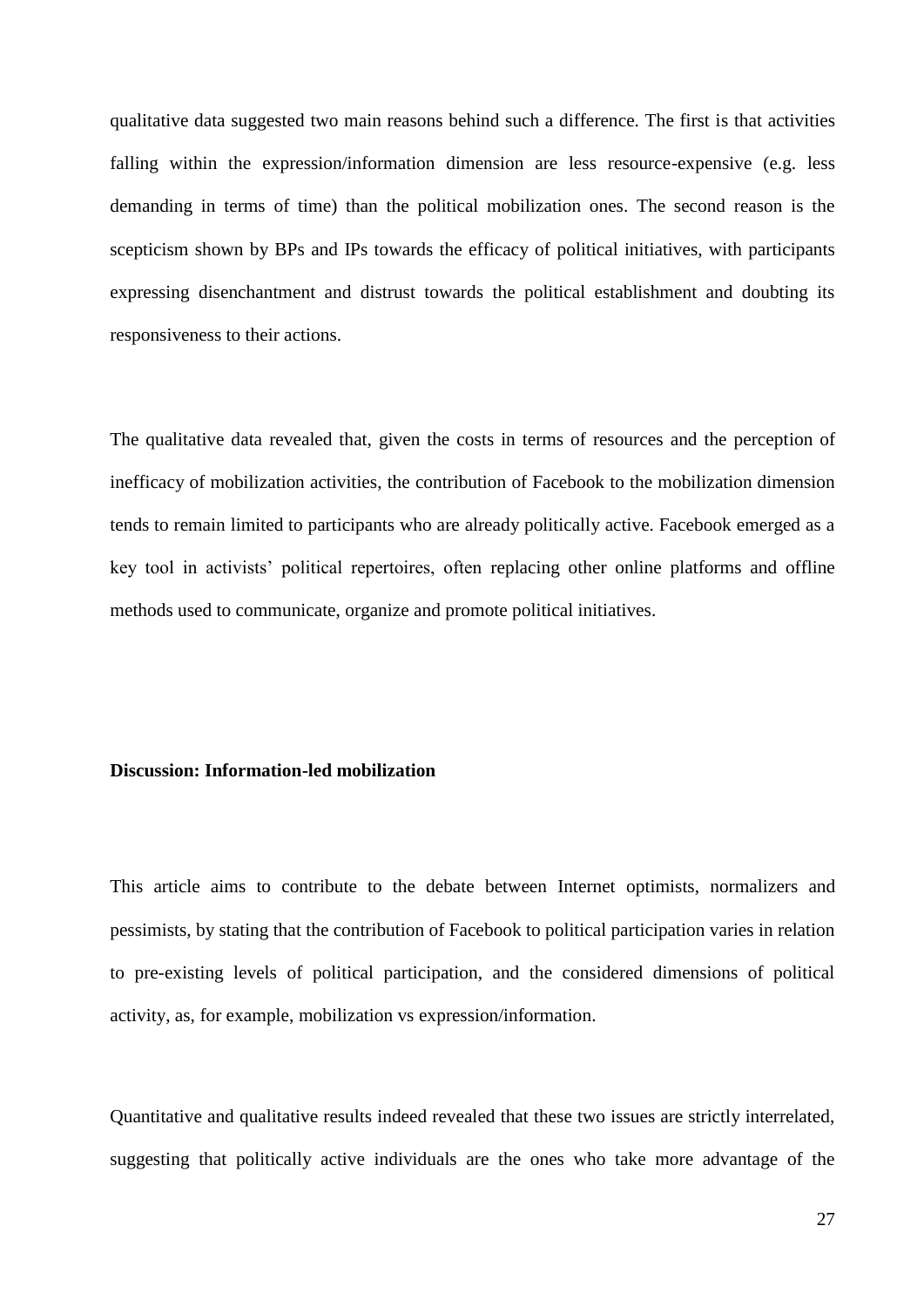mobilization affordances of Facebook, whereas less politically active participants employ this SNS mainly as a communicative and informative political tool.

The value of these findings is confirmed by several investigations that consider the multidimensionality of political participation. For instance, Kavanaugh et al. (2008) establish that citizens with medium/low levels of political engagement participate much less than politically active citizens in online formal political activities such as contacting public officials or donating to campaigns. However, both groups show similar levels of participation with regards to news consumption and political discussion. A similar picture also emerges in relation to SNSs by combining the investigations of Storsul (2014) and Vitak et al. (2011). Storsul (2014) reveals that these platforms are crucial for organizing and coordinating political activities, while Vitak et al. (2011) show that young people engage on Facebook mostly in activities falling within the expression/information dimension of political participation, such as expressing political opinions. Such an inconsistency can be explained by the fact that Storsul (2014) focuses on politically active youths, while Vitak et al. (2011) look into young people in general. This is in line with the findings of the research discussed in this article, which suggest that these two different groups may use SNSs in different ways: politically active youths taking advantage of the mobilization affordances of these online platforms and young people in general limiting their participation to expression/information activities.

Hence, it appears that the main contribution of Facebook to political participation, in particular with regards to individuals who do not fall within the activist group, concerns the political expression/information dimension. However, the fact that Facebook tends to contribute mainly to such a dimension of political participation does not have to be undervalued. Numerous studies emphasize the links between political expression/information activities on SNSs and other forms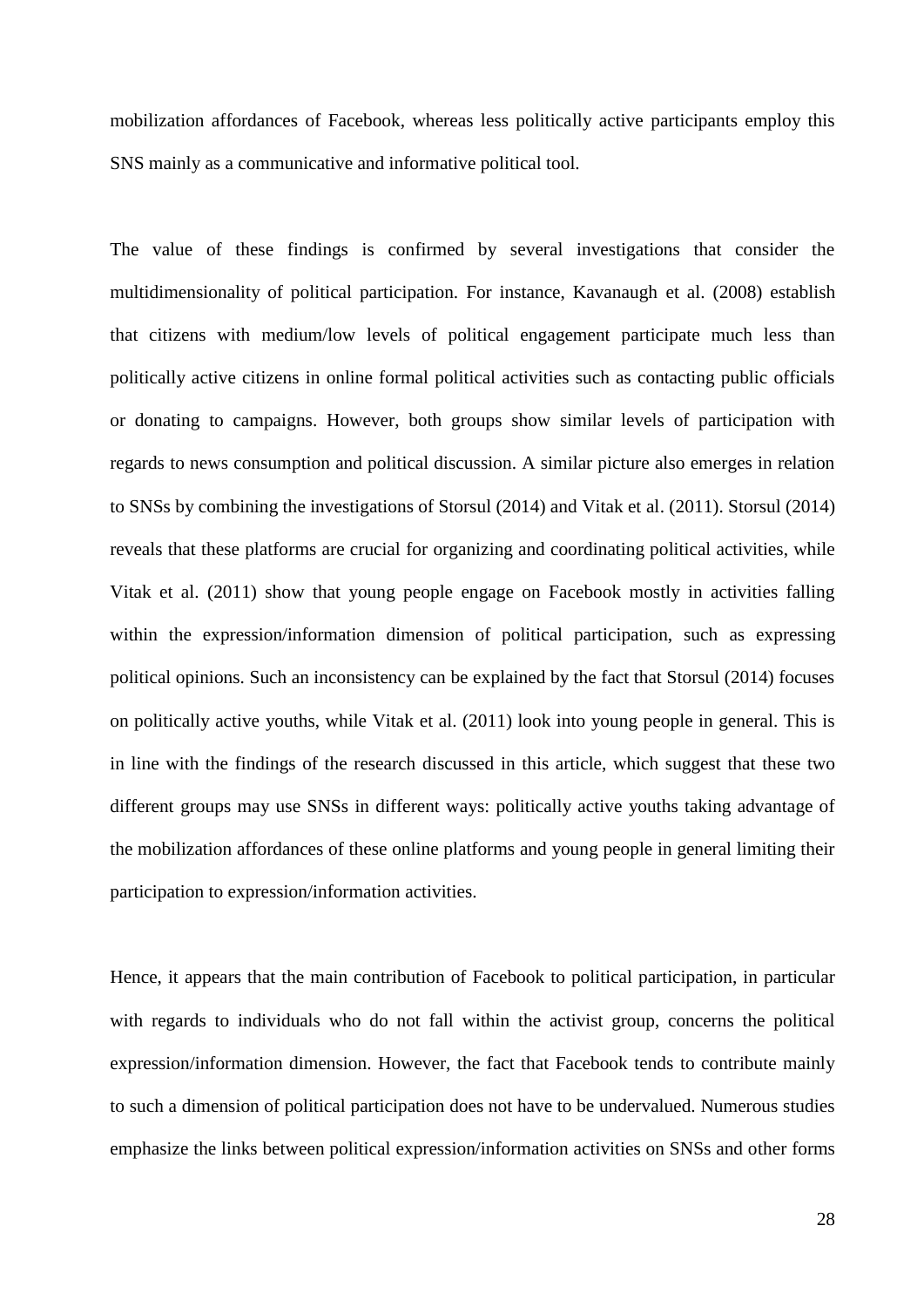of political participation (including offline participation), with consumption of political information often leading to more active forms of political participation (Enjolras et al. 2012; Copeland and Bimber 2015; Gustafsson 2012; Hamilton and Tolbert 2012; Rojas and Puig-i-Abril 2009; Towner 2013). The findings of the research discussed in this article suggest that, through either direct selection or accidental exposure, Facebook can contribute to the diffusion of political information and potentially activate a virtuous circle, 'a ratcheting process that over the long term gradually reinforces the activism of the active' (Norris 2000: 309). Moreover, the findings suggest that this could generate information-led mobilization and that the virtuous circle goes beyond politically active individuals, applying also to less politically engaged users.

In relation to the mobilization dimension, the research showed that Facebook is a key tool for activists in that, as confirmed in a number of studies (Khamis and Vaughn 2012; Obar et al. 2012; Storsul 2014; Valenzuela et al. 2012; Vromen et al. 2015; Warren et al. 2014), it can aid their mobilization efforts by offering additional venues of participation, facilitating the organization and promotion of political initiatives, and enlarging their political networks.

This article establishes that individuals' political interest remains crucial in triggering participation. Therefore, it provides strong support to the normalizers' stance and suggests that, as a political platform, Facebook aids mostly individuals who are already politically active. Similarly to the tendency of Facebook to support mainly political expression/information activities in the case of less politically active users, this finding should not be perceived in a negative light, as it is by the advocates of the rich-get-richer hypothesis (e.g. Bonfadelli 2002; Schlozman et al. 2010). In fact, as Curtice and Norris (2008) and Vaccari et al. (2013) also indicate, the activities of political activists can have an indirect effect on less politically engaged individuals, in turn encouraging their participation.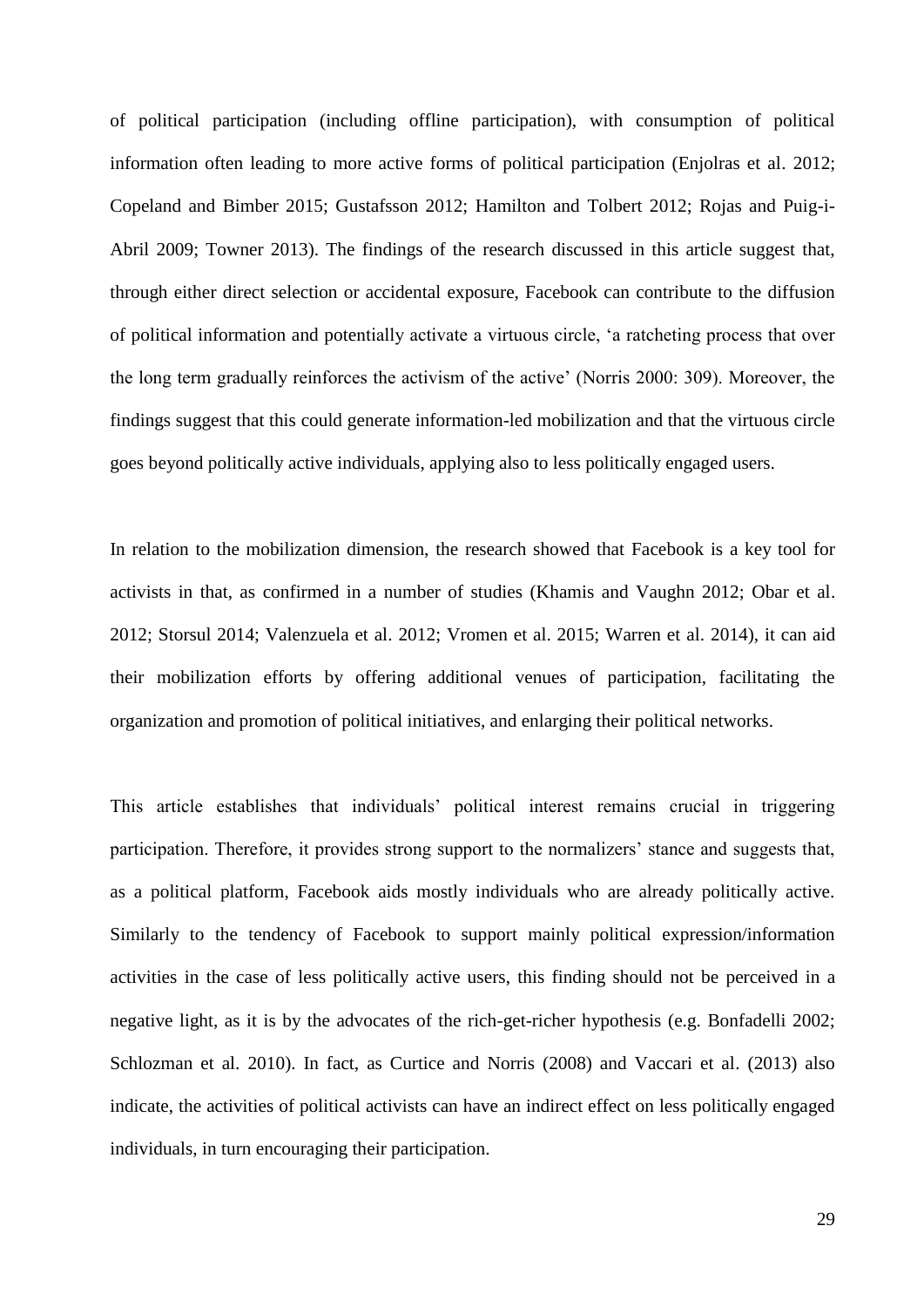The findings of the present research demonstrate that such an indirect effect can occur on Facebook too, with the broadcasting-style affordances of this SNS playing a crucial role in this instance. Pedroni et al. (2014) note that Facebook exhibits features surprisingly consistent with mass media models, in terms of passivity, content production and content consumption. This article substantiates this claim and highlights its consequences for political participation. By exposing, often accidentally, its users to other contacts' political activities through the News Feed, Facebook can stimulate political interest and lead to the participation of less politically active users.

The links between accidental exposure to information and political participation are highlighted in several studies. Bond et al. (2012), Morris and Morris (2013) and Copeland and Bimber (2015) examined political participation during the 2012 US Presidential campaign and showed that accidental exposure to political information could exert a mobilizing influence. Particularly relevant to the findings discussed in this article is Gustafsson's (2012) claim that many nonorganized Facebook users – even if they do not actively participate in political discussions or other political activities themselves – are still affected by other users' recruitment attempts and the information shared by others, and what is described by Hamilton and Tolbert (2012) as 'accidental mobilization'.

The study that informed this article thus backs up the normalizers' arguments, but also provides evidence in support of the mobilization hypothesis, with the mobilization of less-politically active participants occurring as a consequence of their engagement in expression/information activity, i.e. information-led mobilization, or endorsed by the actions of politically active individuals who can operate as participation intermediaries.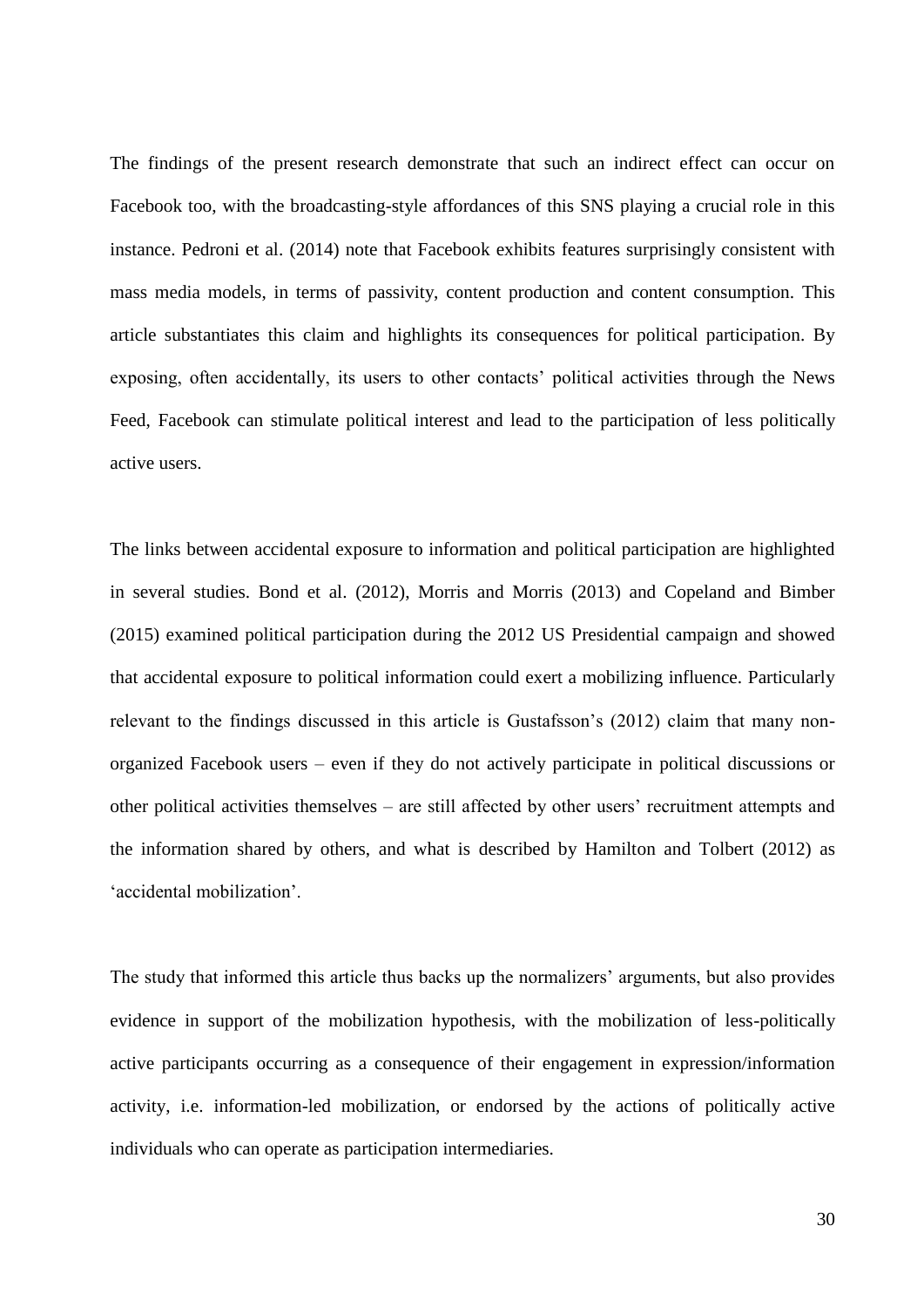## **Conclusions**

Drawing from an extensive and unique data set acquired by combining a cross-national approach and mixed methods, this article examines the contribution of Facebook to citizens' political participation in Italy and the United Kingdom. It finds that Facebook can further increase the political activity of politically active citizens by offering additional venues of participation. At the same time, it shows that this SNS can aid users with limited levels of political participation by reducing the thresholds of participation and exposing them to more political information and participation opportunities.

Furthermore, distinguishing between political mobilization and expression/information, the article determines that the contribution of Facebook to political participation varies in relation to the different dimensions of undertaken political activity. Politically active participants are those who take more advantage of the mobilization affordances of Facebook, whereas less politically active participants employ this SNS mainly as a communicative and informative political tool.

The study complements the work of other researchers who also find that digital technologies have dual effects on political participation (Bimber et al. 2015; Gibson and Cantijoch 2013; Nam 2012), adding to and refining an existing commentary. It establishes that the effects of digital technologies on political participation are manifold – reinforcement does not exclude mobilization and vice versa – and must be assessed as part of a continuum, rather than being considered in neat, mutually exclusive categories.

This article, hence, demonstrates beyond doubt the sterility of the dispute between optimists, normalizers, and pessimists. Furthermore, it advocates for the adoption of a more particularized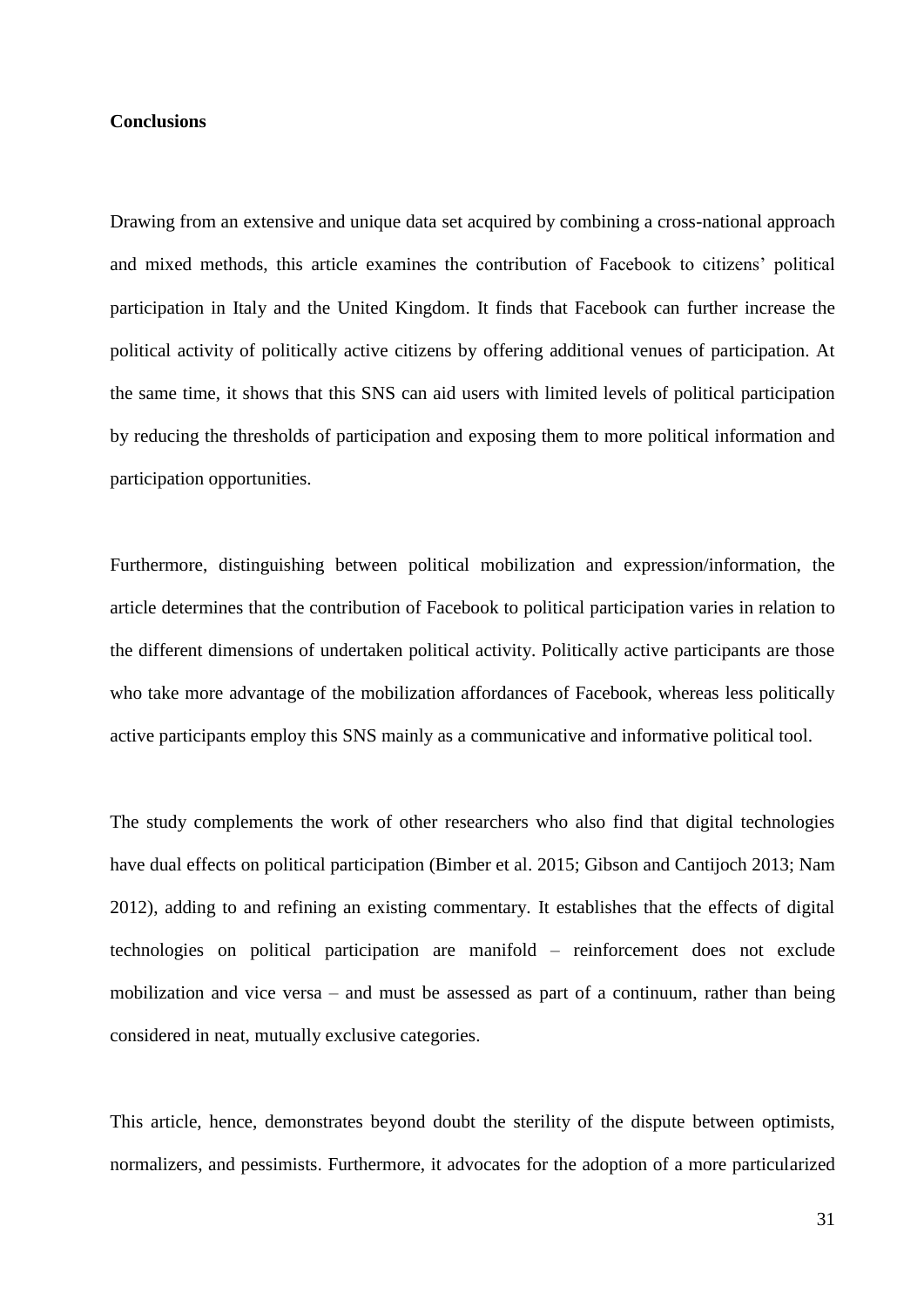approach, which offers further discriminatory power by acknowledging the multidimensionality of political participation and distinguishing between different participatory modes.

### **References**

- Ancu, Monica and Cozma, Raluca (2009), 'MySpace politics: Uses and gratifications of befriending candidates', *Journal of Broadcasting & Electronic Media*, 53:4, pp. 567–83.
- Anduiza, Eva, Cantijoch, Marta and Gallego, Aina (2009), 'Political participation and the Internet: A field essay', *Information, Communication & Society*, 12:6, pp. 860–78.
- Atkeson, Lonna R. (2010), 'The state of survey research as a research tool in American politics', in Jan E. Leighley (ed.), *The Oxford Handbook of American Elections and Political Behavior*, Oxford: Oxford University Press, pp. 9–27.
- Bachmann, Ingrid and Gil de Zúñiga, Homero (2013), 'News Platform Preference as a predictor of political and civic participation', *Convergence*: *The International Journal of Research into New Media Technologies*, 19:4, pp. 496–512.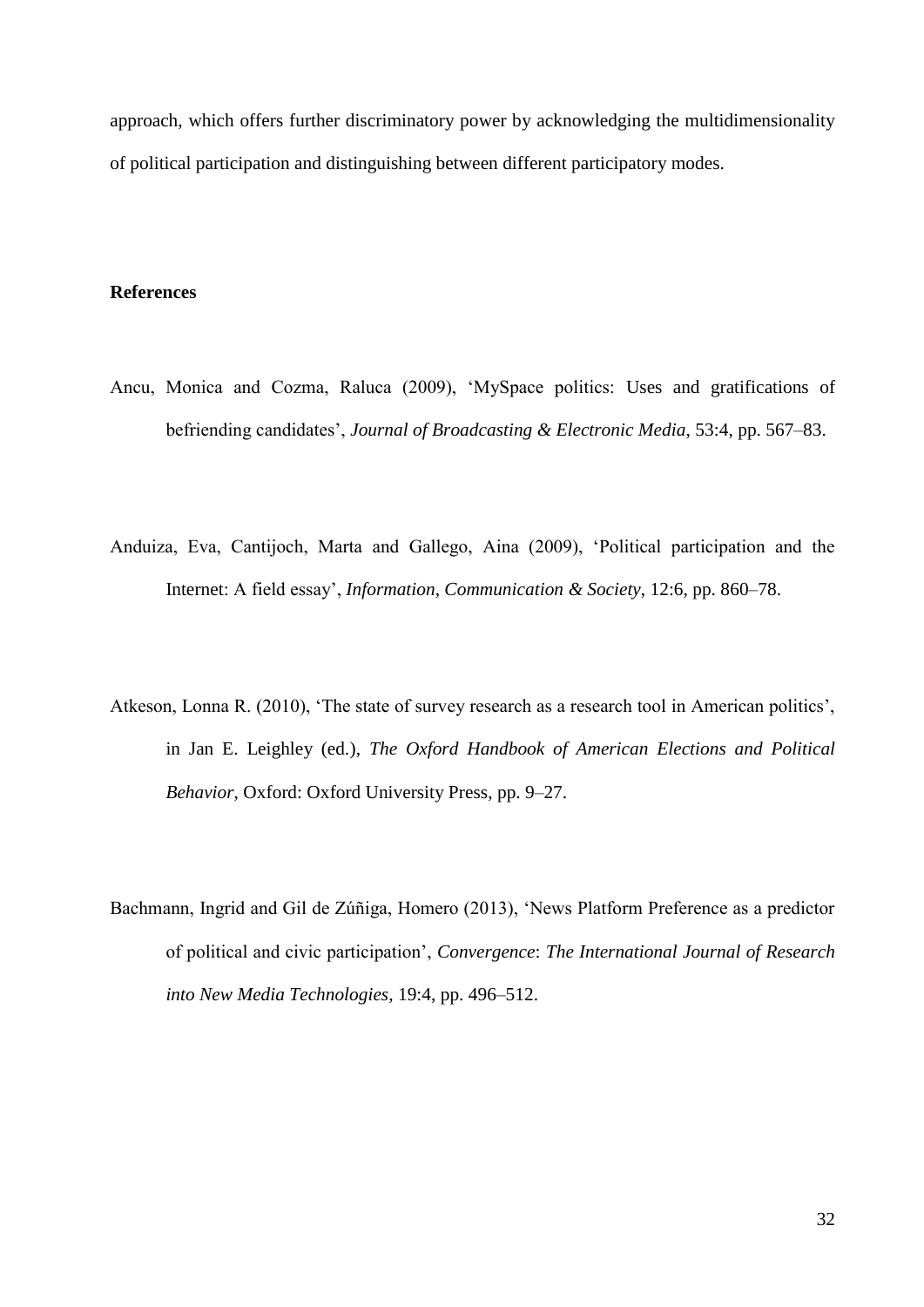- Baek, Young Min (2015), 'Political mobilization through social network sites: The mobilizing power of political messages received from SNS friends', *Computers in Human Behavior*, 44:1, pp. 12–19.
- Baumgartner, Jody C. and Morris, Jonathan S. (2010), 'MyFaceTube politics: Social networking web sites and political engagement of young adults', *Social Science Computer Review*, 28:1, pp. 24–44.
- Bennett, W. Lance (1998), 'Ithiel de Sola Pool lecture: The UnCivic culture: Communication, identity, and the rise of lifestyle politics', *P.S.: Political Science and Politics*, 31:1, pp. 41–61.
- Bennett, W. Lance and Segerberg, Alexandra (2012), 'The logic of connective action: Digital media and the personalization of contentious politics', *Information, Communication & Society*, 15:5, pp. 739–68.
- Berlo, David K. (1960), *The Process of Communication: An Introduction to Theory and Practice*, New York, NY: Holt, Rinehart and Winston.
- Bhutta, Christine Brickman (2012), 'Not by the book: Facebook as a sampling frame', *Sociological Methods & Research*, 41:1, pp. 57–88.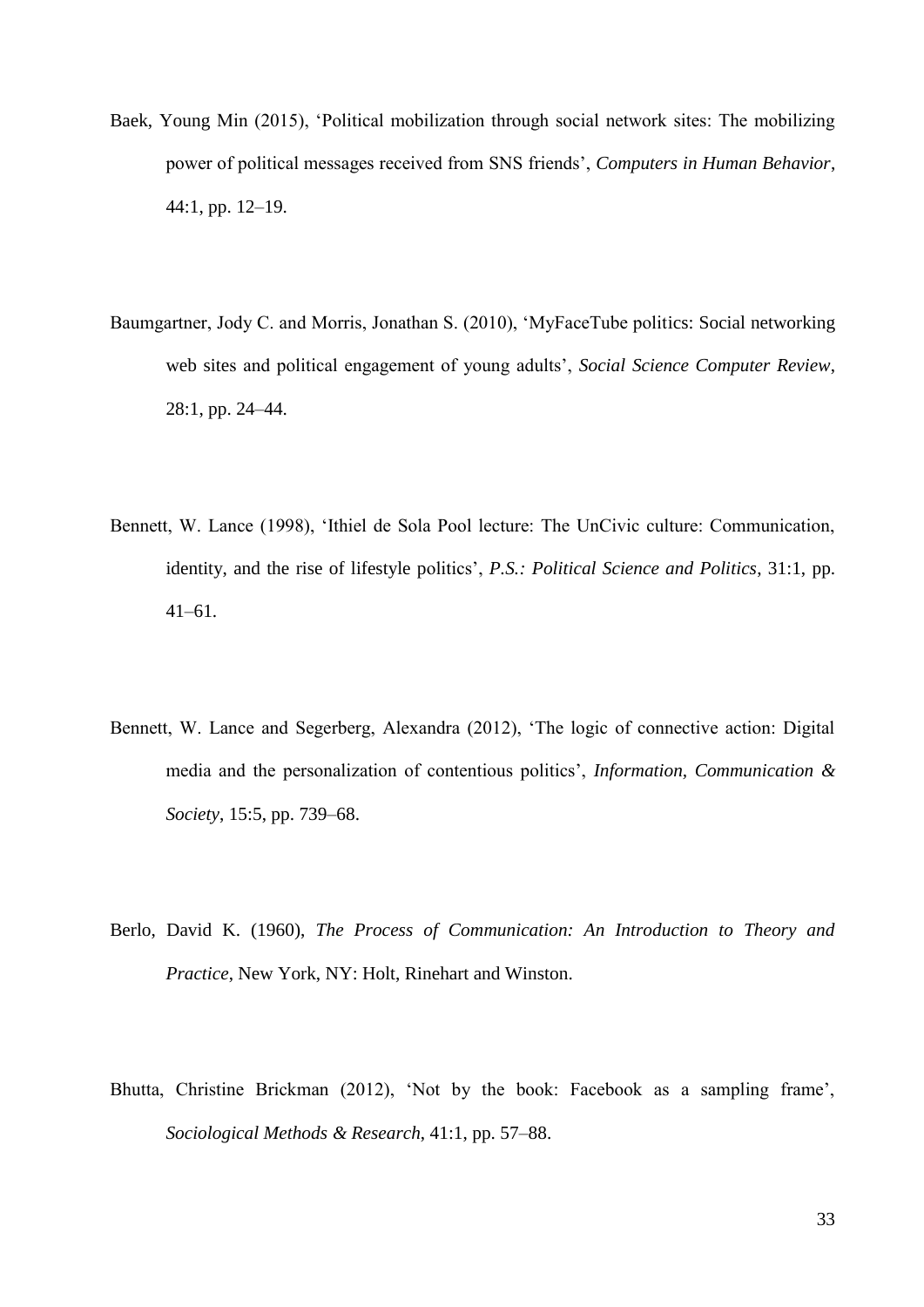- Bimber, Bruce (2001), 'Information and political engagement in America: The search for effects of information technology at the individual level', *Political Research Quarterly*, 54:1, pp. 53–67.
- Bimber, Bruce, Cantijoch Cunill, Marta, Copeland, Lauren and Gibson, Rachel (2015), 'Digital media and political participation: The moderating role of political interest across acts and over time', *Social Science Computer Review*, 33:1, pp. 21–42.
- Bond, Robert, Fariss, Christopher, Jones, Jason, Kramer, Adam, Marlow, Cameron, Settle, Jaime and Fowler, James (2012), 'A 61-million-person experiment in social influence and political mobilization', *Nature*, 489:7415, pp. 295–97.
- Bonfadelli, Heinz (2002), 'The Internet and knowledge gaps: A theoretical and empirical investigation', *European Journal of Communication*, 17:1, pp. 65–84.
- boyd, m. danah and Ellison, Nicole B. (2007), 'Social network sites: Definition, history, and scholarship', *Journal of Computer-Mediated Communication*, 13:1, pp. 210–30.
- Braun, Virginia and Clarke, Victoria (2006), 'Using thematic analysis in psychology', *Qualitative Research in Psychology*, 3:2, pp. 77–101.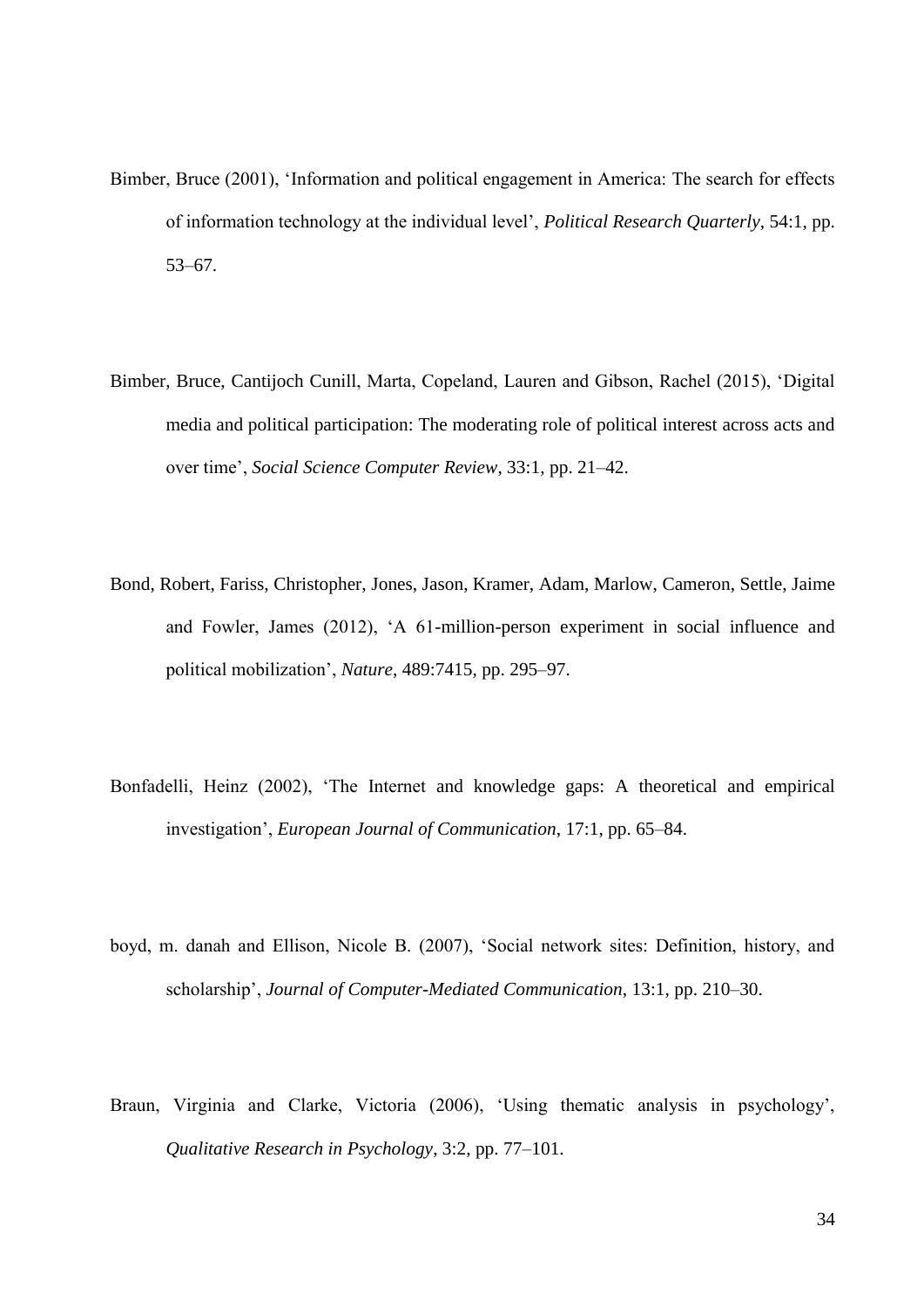- Brundidge, Jennifer and Rice, Ronald E. (2009), 'Political engagement online: Do the information rich get richer and the like-minded more similar?', in A. Chadwick and P. N. Howard (eds), *Routledge Handbook of Internet Politics*, Abingdon: Routledge, pp. 144– 56.
- Calenda, Davide and Meijer, Albert (2009), 'Young people, internet and political participation: Findings of a web survey in Italy, Spain and The Netherlands', *Information, Communication & Society*, 12:6, pp. 879–98.
- Calenda, Davide and Mosca, Lorenzo (2007), 'The political use of the internet: Some insights from two surveys of Italian students', *Information, Communication & Society*, 10:1, pp. 29–47.
- Carlisle, Juliet E. and Patton, Robert C. (2013), 'Is social media changing how we understand political engagement? An analysis of Facebook and the 2008 Presidential Election', *Political Research Quarterly*, 66:4, pp. 883–95.
- Chadwick, Andrew and Howard, Philip N. (eds) (2009), *Routledge Handbook of Internet Politics*, Abingdon: Routledge.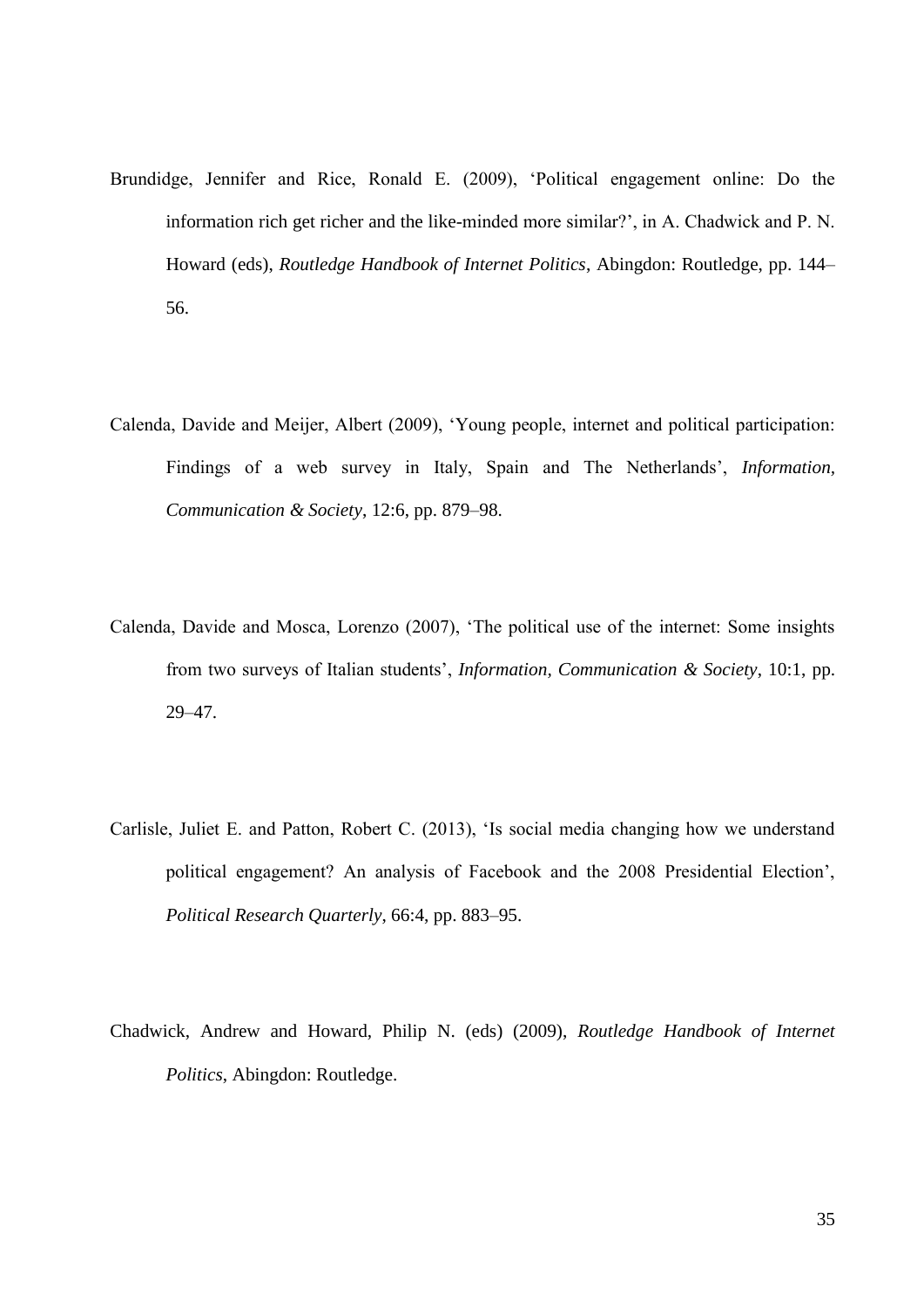- Christy, Carol A. (1987), *Sex differences in Political Participation: Processes of Change in Fourteen Nations*, New York, NY: Praeger.
- Copeland, Lauren and Bimber, Bruce (2015), 'Variation in the relationship between digital media use and political participation in U.S. elections over time, 1996–2012: Does Obama's reelection change the picture?', *Journal of Information Technology & Politics*, 12:1, pp. 74–87.
- Curran, James, Coen, Sharon, Soroka, Stuart, Aalberg, Toril, Hayashi, Kaori, Hichy, Zira, Iyengar, Shanto, Jones, Paul, Mazzoleni, Gianpietro, Papathanassopoulos, Stylianos, Rhee, June Woong, Rojas, Hernando, Rowe, David and Tiffen, Rod (2014), 'Reconsidering "virtuous circle" and "media malaise" theories of the media: An 11 nation study', *Journalism*, 15:7, pp. 815–33.
- Curtice, John and Norris, Pippa (2008), 'Getting the message out: A two-step model of the role of the internet in campaign communication flows during the 2005 British General Election', *Journal of Information Technology & Politics*, 4:4, pp. 3–13.
- Dahlgren, Peter (2009), *Media and Political Engagement: Citizens, Communication, and Democracy*, New York, NY: Cambridge University Press.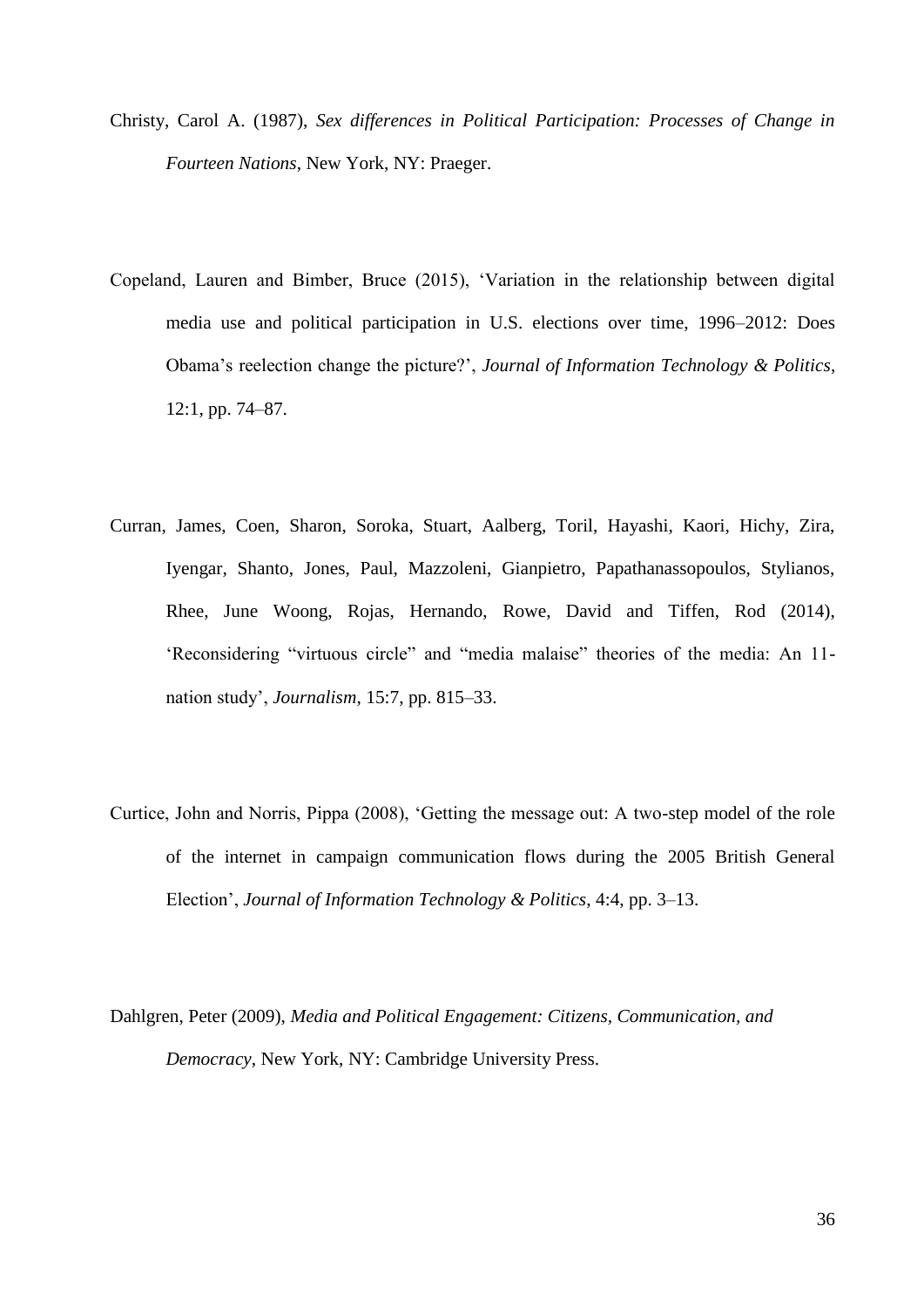- \_\_\_\_ (2014), 'Political participation via the web: Structural and subjective contingencies', *Interactions: Studies in Communication & Culture*, 5:3, pp. 255–69.
- Dalton, Russell J. (2004), *Democratic Challenges, Democratic Choices: The Erosion of Political Support in Advanced Industrial Democracies*, New York, NY: Oxford University Press.
- Enjolras, Bernard, Steen-Johnsen, Kari and Wollebaek, Dag (2012), 'Social media and mobilization to offline demonstrations: Transcending participatory divides?', *New Media & Society*, 15:6, pp. 890–908.
- Fenton, Natalie and Barassi, Veronica (2011), 'Alternative media and social networking sites: The politics of individuation and political participation', *The Communication Review*, 14:3, pp. 179–96.
- Gibson, Rachel K. and Cantijoch, Marta (2013), 'Conceptualizing and measuring participation in the age of the Internet: Is online political engagement really different to offline?', *The Journal of Politics*, 75:3, pp. 701–16.
- Greene, Jennifer C., Benjamin, Lehn and Goodyear, Lesley (2001), 'The merits of mixing methods in evaluation', *Evaluation*, 7:1, pp. 25–44.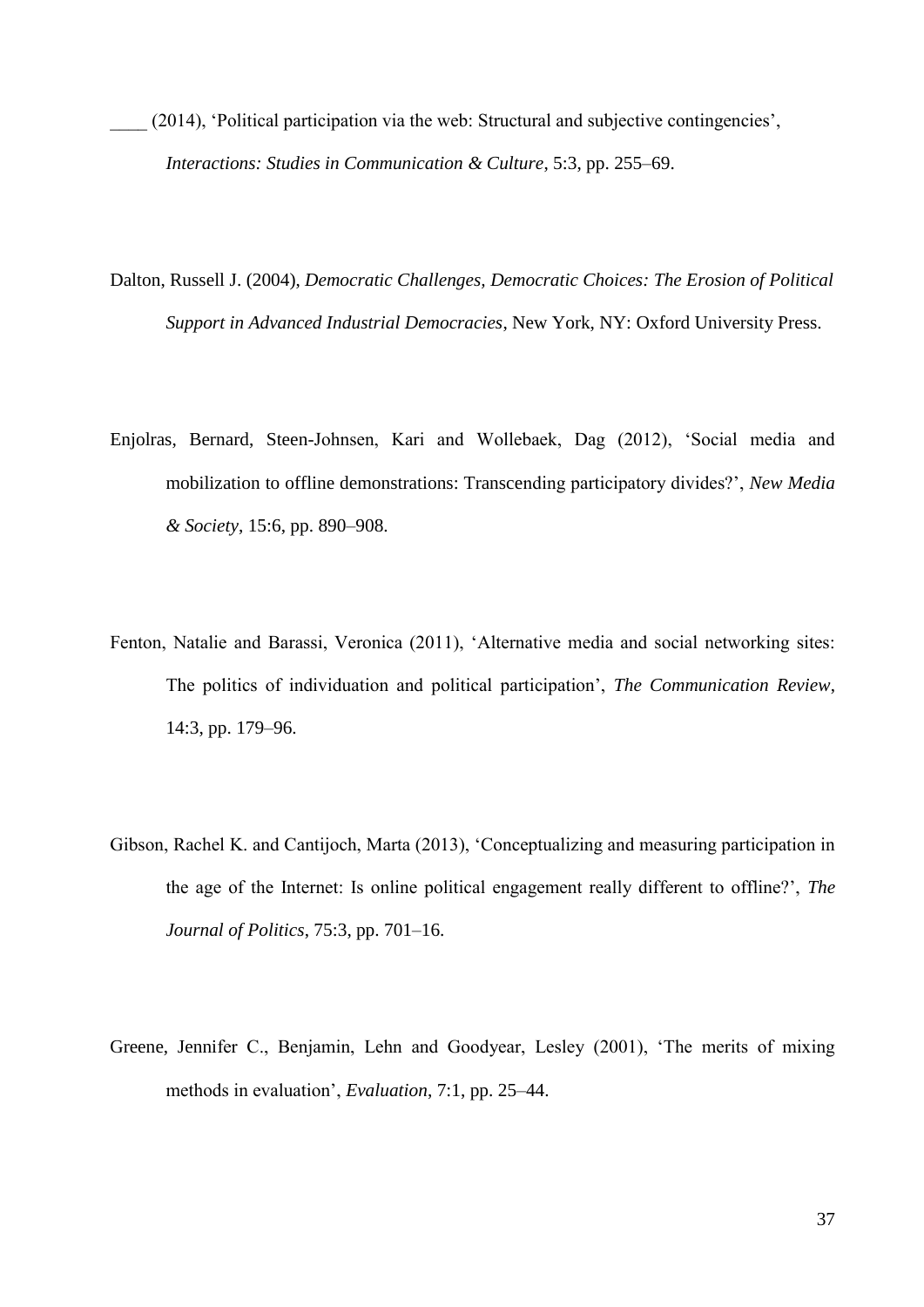- Guest, Greg, Bunce, Arwen and Johnson, Laura (2006), 'How many interviews are enough? An experiment with data saturation and variability', *Field Methods*, 18:1, pp. 59–82.
- Gustafsson, Nils (2012), 'The subtle nature of Facebook politics: Swedish social network site users and political participation', *New Media & Society*, 14:8, pp. 1286–303.
- Gutmann, Amy and Thompson, Dennis (1996), *Democracy and Disagreement*, Cambridge, MA: Harvard University Press.
- Hamilton, Allison and Tolbert, Caroline J. (2012), 'Political engagement and the Internet in the 2008 U.S. Presidential Elections: A panel survey', in E. Anduiza, M. J. Jensen, L. Jorba (eds), *Digital Media and Political Engagement Worldwide: A Comparative Study*, Cambridge: Cambridge University Press, pp. 56–79.
- Holt, Kristoffer, Shehata, Adam, Strömbäck, Jesper and Ljungberg, Elisabet (2013), 'Age and the effects of news media attention and social media use on political interest and participation: Do social media function as leveller?', *European Journal of Communication*, 28:1, pp. 19–34.
- Jensen, Jakob L. (2013), 'Political participation online: The replacement and the mobilisation hypotheses revisited', *Scandinavian Political Studies*, 36:4, pp. 347–64.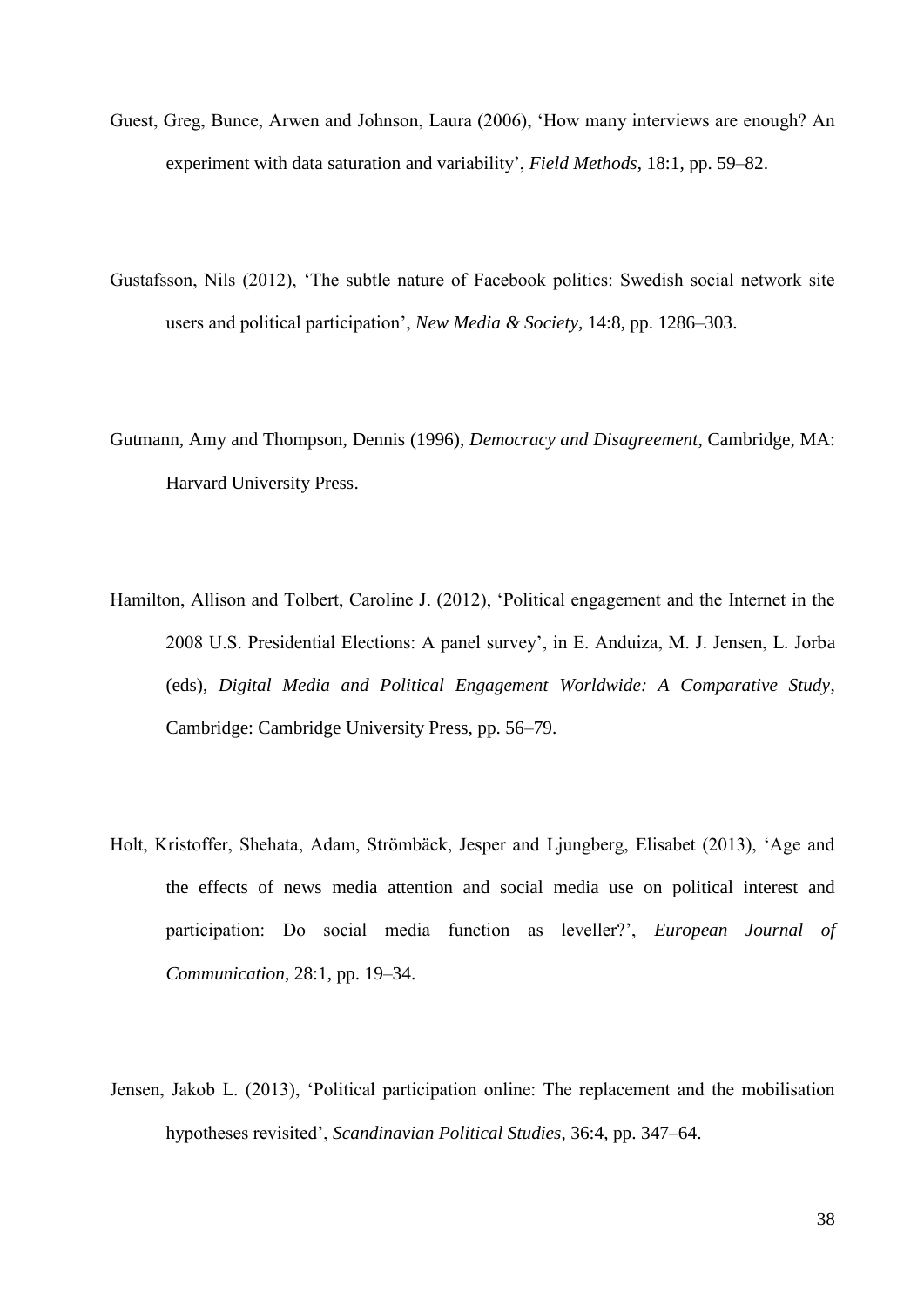- Kavanaugh, Andrea, Kim, B. Joon, Perez- Quiñones, Manuel A., Schmitz, Joseph and Isenhour, Philip (2008), 'Net gains in political participation: Secondary effects of Internet on community', *Information, Communication & Society*, 11:7, pp. 933–63.
- Kenski, Kate and Stroud, Natalie J. (2006), 'Connections between Internet use and political efficacy, knowledge, and participation', *Journal of Broadcasting & Electronic Media*, 50:2, pp. 173–92.
- Khamis, Sahar and Vaughn, Katherine (2012), '"We are all Khaled Said": The potentials and limitations of cyberactivism in triggering public mobilization and promoting political change', *Journal of Arab & Muslim Media Research*, 4:2–3, pp. 145–63.
- Kim, Joohan and Kim, Eun Joo (2008), 'Theorizing dialogic deliberation: Everyday political talk as communicative action and dialogue', *Communication Theory*, 18:1, pp. 51–70.
- Krueger, Brian S. (2006), 'A comparison of conventional and Internet political mobilization', *American Politics Research*, 34:6, pp. 759–76.
- Lynn, Peter (2003), 'Developing quality standards for cross-national survey research', *International Journal of Social Research Methodology*, 6:4, pp. 323–36.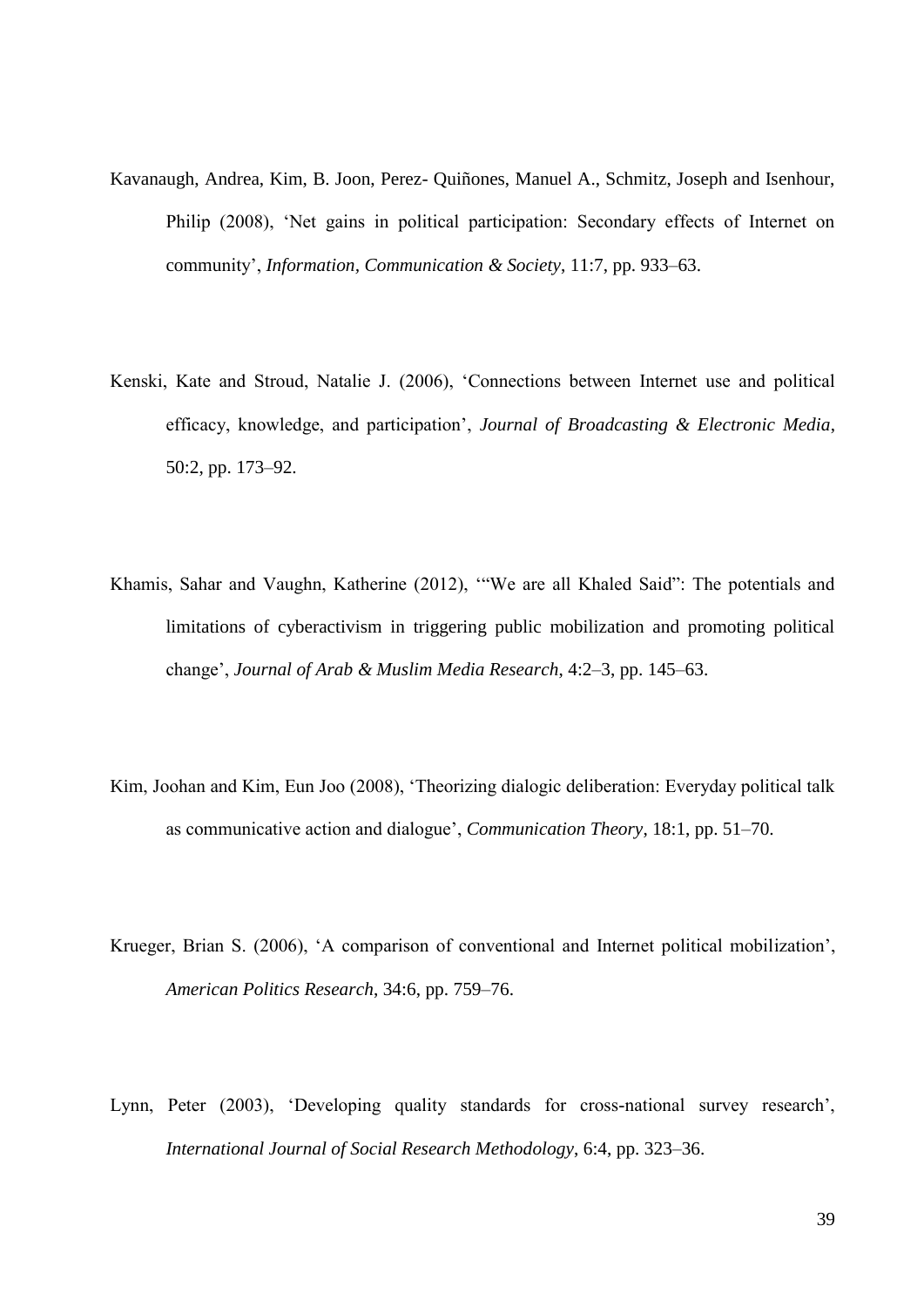- Lynn, Peter, Häder, Sabine, Gabler, Siegfried and Laaksonen, Seppo (2007), 'Methods for achieving equivalence of samples in cross-national surveys: The European social survey experience', *Journal of Official Statistics*, 23:1, pp. 107–24.
- Milliman, John and Von Glinow, Mary A. (1998), 'Research and publishing issues in large scale cross-national studies', *Journal of Managerial Psychology*, 13:3/4, pp. 137–42.
- Morris, David S. and Morris, Jonathan S. (2013), 'Digital inequality and participation in the political process: Real or imagined?', *Social Science Computer Review*, 31:5, pp. 589– 600.
- Moy, Patricia, Manosevitch, Edith, Stamm, Keith and Dunsmore, Kate (2005), 'Linking dimensions of Internet use and civic engagement', *Journalism and Mass Communication Quarterly*, 82:3, pp. 571–86.
- Nam, Taewoo (2012), 'Dual effects of the internet on political activism: Reinforcing and mobilizing', *Government Information Quarterly*, 29:1, pp. 90–97.
- Nisbet, Matthew C. and Scheufele, Dietram A. (2004), 'Political talk as a catalyst for online citizenship', *Journalism & Mass Communication Quarterly*, 81:4, pp. 877–96.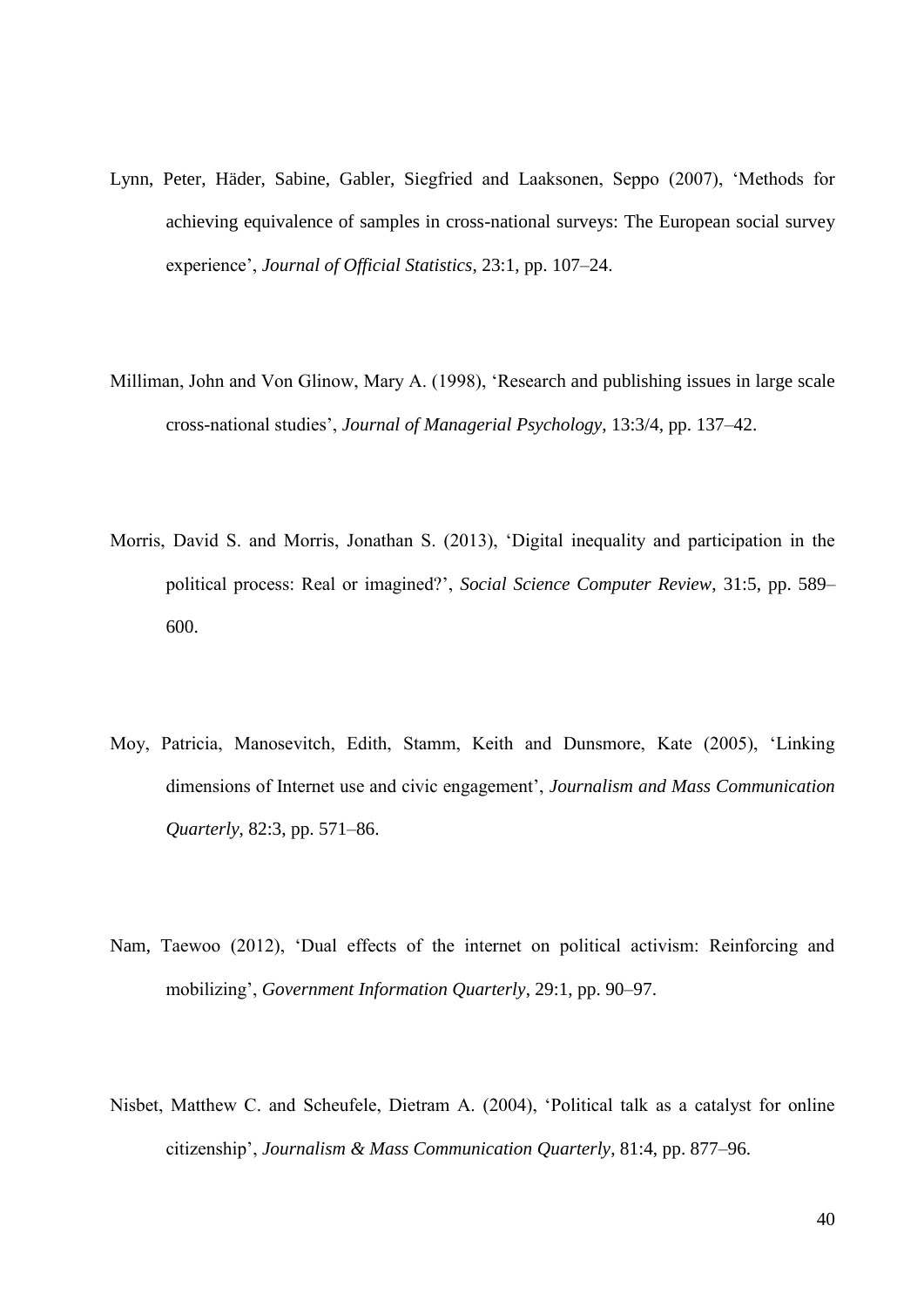- Norris, Pippa (2000), *A Virtuous Circle: Political Communications in Post-Industrial Democracies*, Cambridge: Cambridge University Press.
- \_\_\_\_ (2002), *Democratic Phoenix: Reinventing Political Activism*, New York, NY: Cambridge University Press.
- \_\_\_\_ (2011), *Democratic Deficit: Critical Citizens Revisited*, New York, NY: Cambridge University Press.
- Obar, Jonathan A., Zube, Paul and Lampe, Cliff (2012), 'Advocacy 2.0: An analysis of how advocacy groups in the United States perceive and use social media as tools for facilitating civic engagement and collective action', *Journal of Information Policy*, 2:1, pp. 1–25.
- Papacharissi, Zizi (2010), *A Private Sphere: Democracy in a Digital Age*, Cambridge: Polity Press.
- Pedroni, Marco, Pasquali, Francesca and Carlo, Simone (2014), '"My Friends are my Audience": Mass mediation of personal content and relations in Facebook', *Observatorio*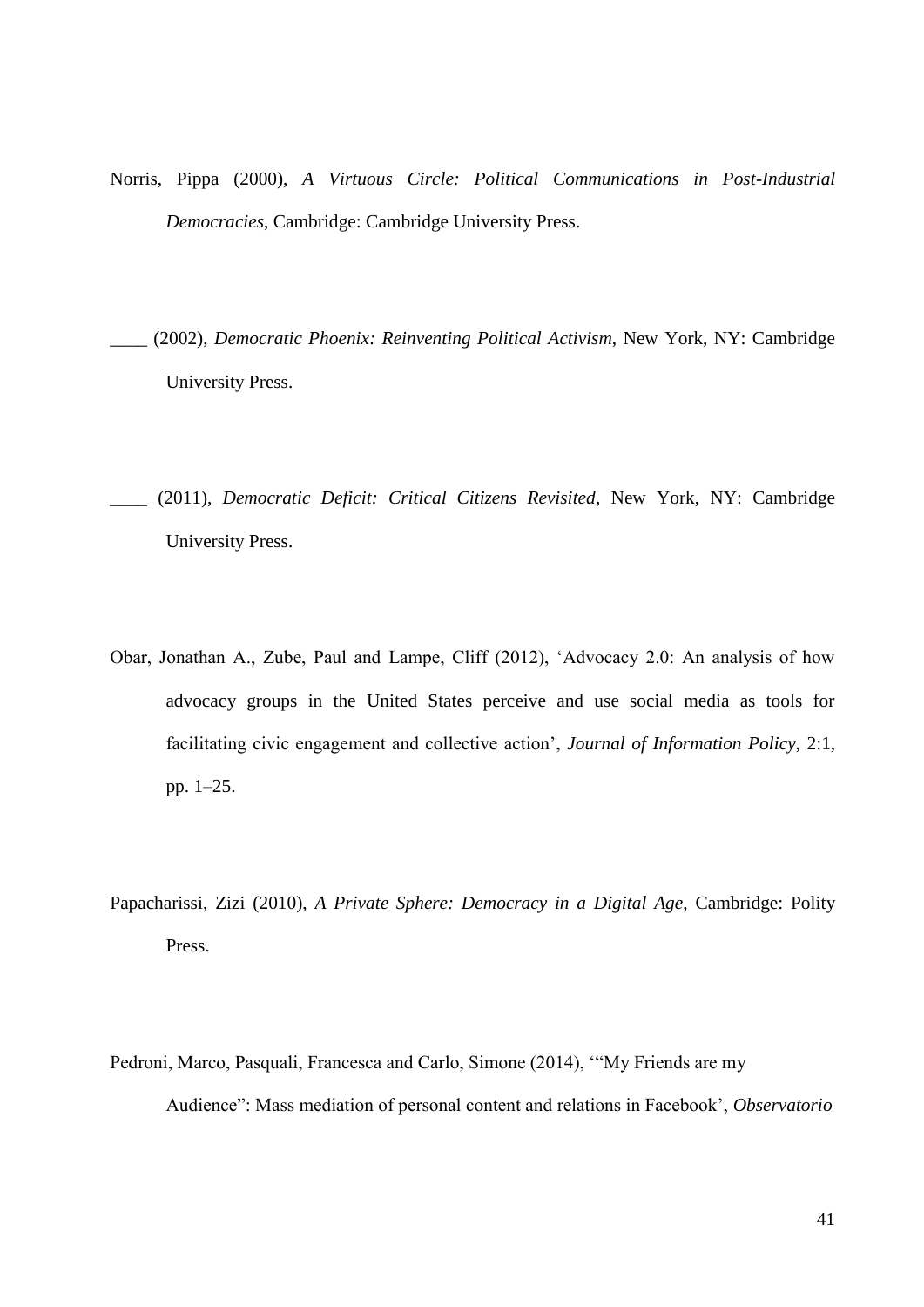*(OBS) Journal*, 8:3, pp. 97–113, [http://obs.obercom.pt/index.php/obs/article/view/739.](http://obs.obercom.pt/index.php/obs/article/view/739) Accessed 13 January 2015.

- Quintelier, Ellen (2007), 'Differences in political participation between young and old people', *Contemporary Politics*, 13:2, pp. 165–80.
- Rojas, Hernando and Puig-i-Abril, Eulalia (2009), 'Mobilizers mobilized: Information, expression, mobilization and participation in the digital age', *Journal of Computer-Mediated Communication*, 14:4, pp. 902–27.
- Scheufele, Dietram A. and Nisbet, Matthew C. (2002), 'Democracy online: New opportunities and dead ends', *Harvard International Journal of Press/Politics*, 7:3, pp. 53–73.
- Schlozman, Kay L., Verba, Sydney and Brady, Henry E. (2010), 'Weapon of the strong? Participatory inequality and the Internet', *Perspectives on Politics*, 8:2, pp. 487–509.
- Segatti, Paolo (2006), 'Italy, forty years of political disaffection. A longitudinal exploration', in M. Torcal and J. R. Montero (eds), *Political Disaffection in Contemporary Democracies: Social Capital, Institutions and Politics*, London: Routledge, pp. 244–76.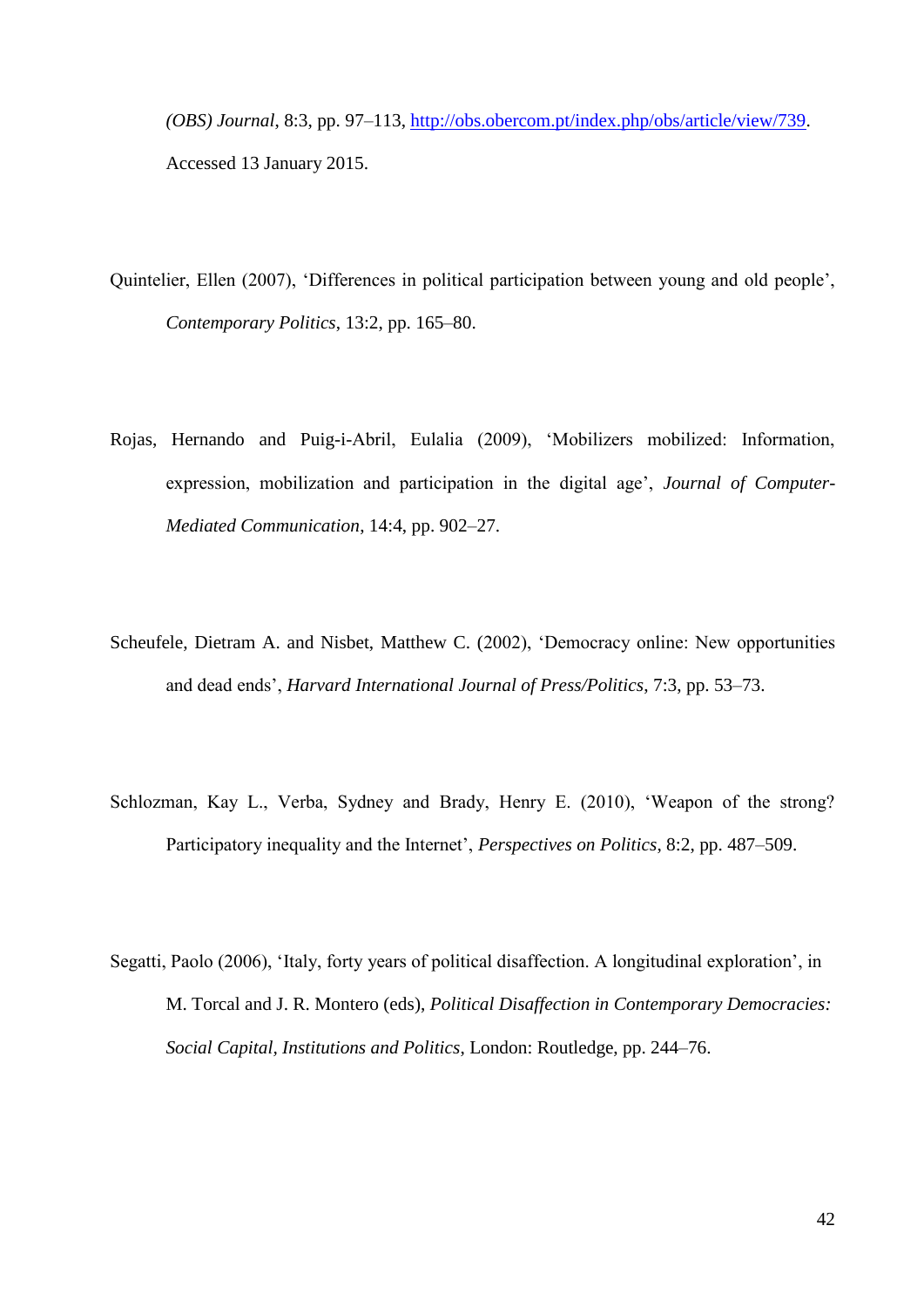- Socialbakers (2012), 'Facebook statistics by Nation', [http://www.socialbakers.com.](http://www.socialbakers.com/) Accessed 10 June 2012.
- Storsul, Tanja (2014), 'Deliberation or self-presentation? Young people, politics and social media', *Nordicom Review*, 35:2, pp. 17–28.
- Stromer-Galley, Jennifer (2003), 'Diversity of political conversation on the Internet: Users' perspectives', *Journal of Computer-Mediated Communication*, 8:3, [http://onlinelibrary.wiley.com/doi/10.1111/j.1083-6101.2003.tb00215.x/full.](http://onlinelibrary.wiley.com/doi/10.1111/j.1083-6101.2003.tb00215.x/full) Accessed 30 June 2016.
- Towner, Terri L. (2013), 'All political participation is socially networked? New media and the 2012 election', *Social Science Computer Review*, 31 5, pp. 527–41.
- Vaccari, Cristian, Valeriani, Augusto, Barberá, Pablo, Bonneau, Richard, Jost, John T., Nagler, Jonathan and Tucker, Joshua A. (2013), 'Social media and political communication: A survey of Twitter users during the 2013 Italian general election', *Rivista Italiana di Scienza Politica*, 43:3, pp. 381–410.
- Valenzuela, Sebastián (2013), 'Unpacking the use of social media for protest behavior: The roles of information, opinion expression, and activism', *American Behavioral Scientist*, 57:7, pp. 920–42.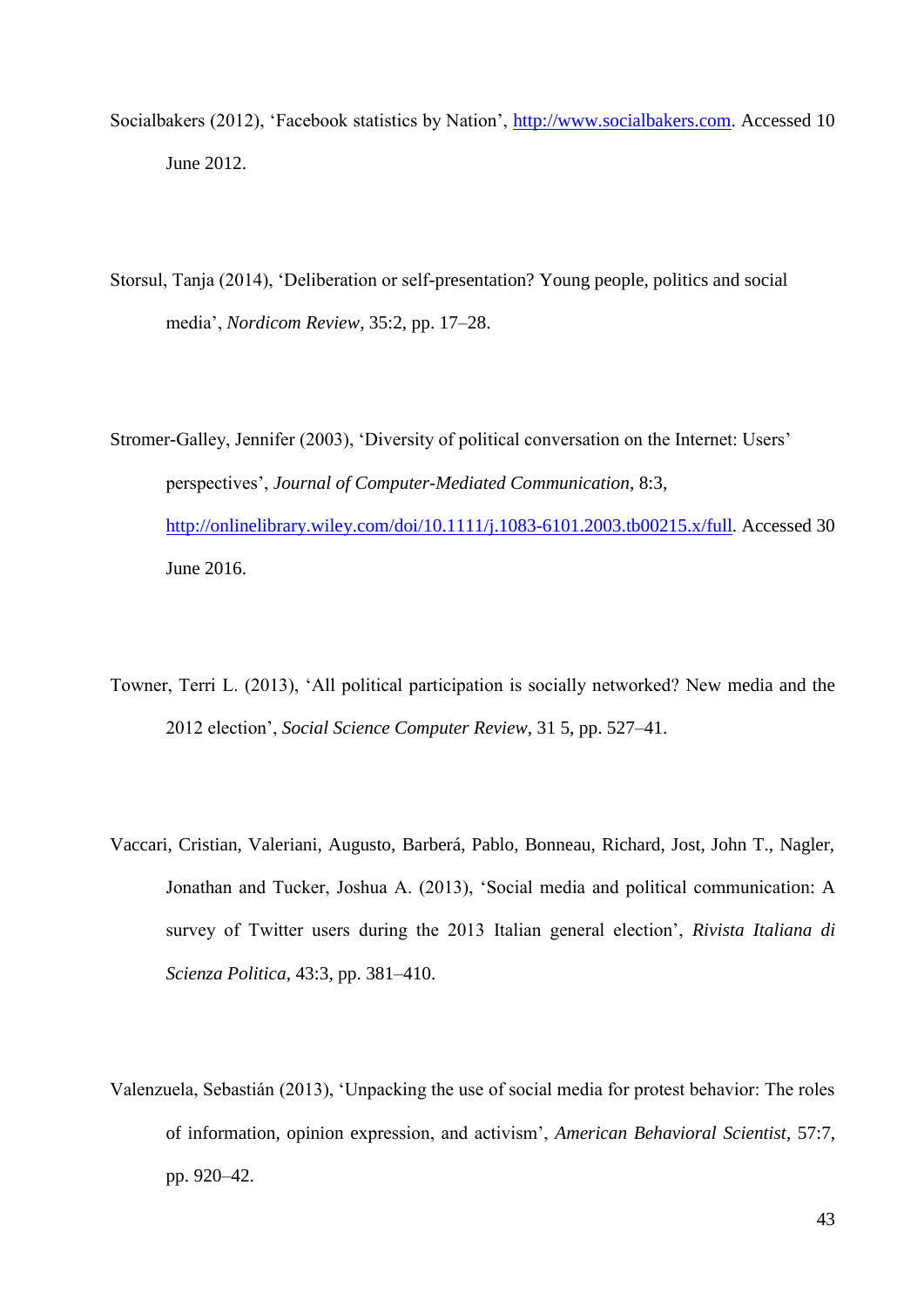- Valenzuela, Sebastián, Arriagada, Arturo and Scherman, Andrés (2012), 'The social media basis of youth protest behavior: The case of Chile', *Journal of Communication*, 62:2, pp. 299– 314.
- Valenzuela, Sebastián, Park, Namsu and Kee, Kerk F. (2009), 'Is there social capital in social network site?: Facebook use and college students' life satisfaction, trust, and participation', *Journal of Computer-Mediated Communication*, 14:4, pp. 875–901.
- Van Deth, Jan W., Montero, Jose Ramon and Westholm, Anders (2007), *Citizenship and Involvement in European Democracies: A Comparative Analysis*, New York, NY: Routledge.
- Verba, Sidney, Brady, Henry E. and Schlozman, Kay L. (1995), *Voice and Equality: Civic Voluntarism in American Politics*, Cambridge, MA: Harvard University Press.
- Vesnic-Alujevic, Lucia (2012), 'Political participation and web 2.0 in Europe: A case study of Facebook', *Public Relations Review*, 38:3, pp. 466–70.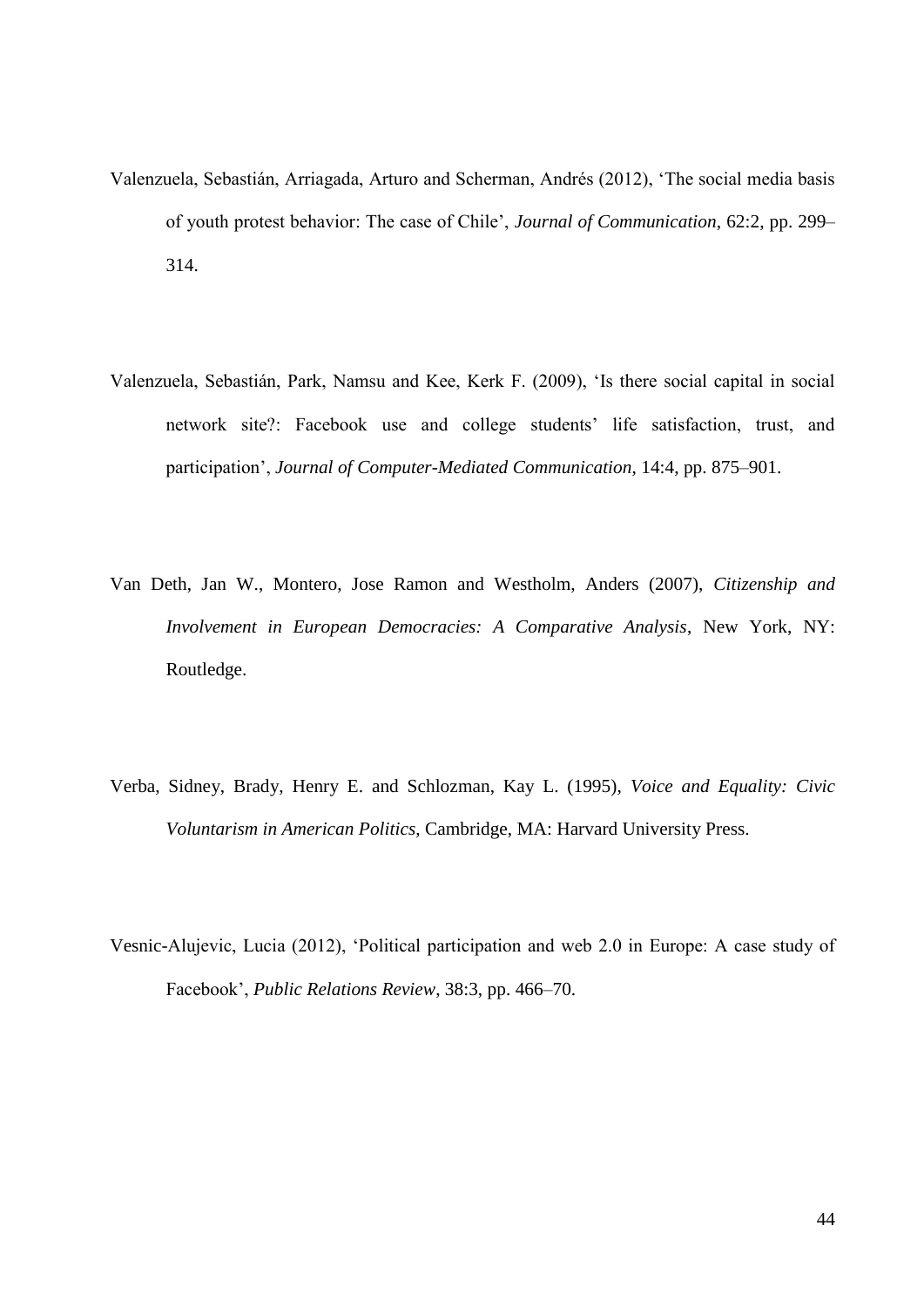- Vitak, Jessica, Zube, Paul, Smock, Andrew, Carr, Caleb T., Ellison, Nicole and Lampe, Cliff (2011), 'It's complicated: Facebook users' political participation in the 2008 election', *Cyberpsychology, Behavior, and Social Networking*, 14:3, pp. 107–14.
- Vromen, Ariadne, Xenos, Michael A. and Loader, Brian D. (2015), 'Young people, social media and connective action: From organisational maintenance to everyday political talk', *Journal of Youth Studies*, 18:1, pp. 80–100.
- Warren, Anne M., Sulaiman, Ainin and Jaafar, Noor I. (2014), 'Facebook: The enabler of online civic engagement for activists', *Computers in Human Behavior*, 32:1, pp. 284–89.
- Whiteley, Paul (2012), *Political Participation in Britain: The Decline and Revival of Civic Culture*, Basingstoke: Palgrave Macmillan.
- Xenos, Michael A., Vromen, Ariadne and Loader, Brian D. (2014), 'The great equalizer? Patterns of social media use and youth political engagement in three advanced democracies', *Information, Communication & Society*, 17:2, pp. 151–67.
- Zhang, Weiwu and Chia, Stella C. (2006), 'The effects of mass media use and social capital on civic and political participation', *Communication Studies*, 57:3, pp. 277–97.